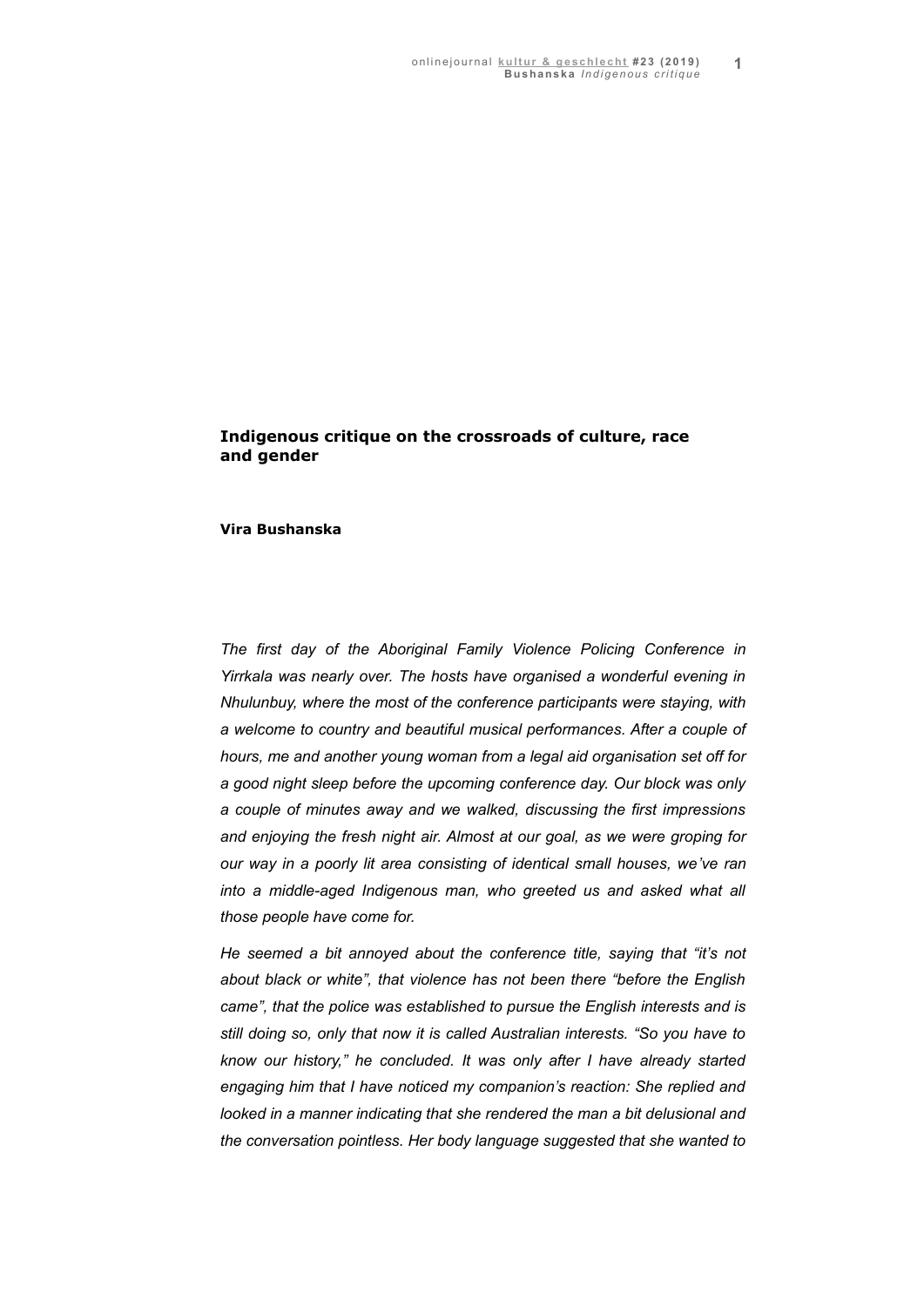*leave. This made an idea cross my mind that this encounter might have been unwanted or even dangerous, but I have also somehow sympathised with the man's arguments and experienced a need to assure him that the conference did not imply violence being a specifically Indigenous phenomenon. I also said that the police seemed to be very aware of their role and looking for ways to work together with the communities. Thus, we exchanged a couple of words and each of us set off to continue one's way. My companion was visibly annoyed about that incident: "I am working hard every day in that sphere. How can someone living here at the mine far away from everything say, that we're not doing anything?!"* 

My companion's reaction has disconcerted me. Our Indigenous<sup>[1](#page-1-0)</sup> conversation partner expressed his concern about foregrounding race while approaching the family violence issue in Indigenous communities and about ignoring the issue's causes in the colonial past and postcolonial present. He expressed his doubt in the commitment of the police to solving the issue, suggesting that they were pursuing the interests external to Indigenous communities. He was apparently troubled about that and appealed to the need of acknowledging the colonial history, which appeared as a rational argument. My companion, however, seemed to experience this critique as a personal attack on her work and commitment. Although she decided not to engage, rendering any negotiation with that person rather useless, she expressed her annoyance about his comment after we have left. Whilst I respected her commitment to working with Indigenous women, I was also quite excited and sympathetic of an Indigenous person expressing his political views so directly. My companion's comment disconcerted me as it was both familiar in her commitment to Indigenous women and alienating in rendering a critical political opinion of an Indigenous person delusional and unworthy of engaging with.

<span id="page-1-0"></span> $1$  In this article both terms "Indigenous" and "Aboriginal" are being used. The first one includes the two distinct cultural groups of Indigenous Australians made up of Aboriginal and Torres Strait Islander peoples in a respective manner referring back to the recognition of the Indigenous peoples' status and rights as in The United Nations Declaration on the Rights of Indigenous Peoples. The latter foregrounds the political self-affirmative meaning of the term "Aboriginal".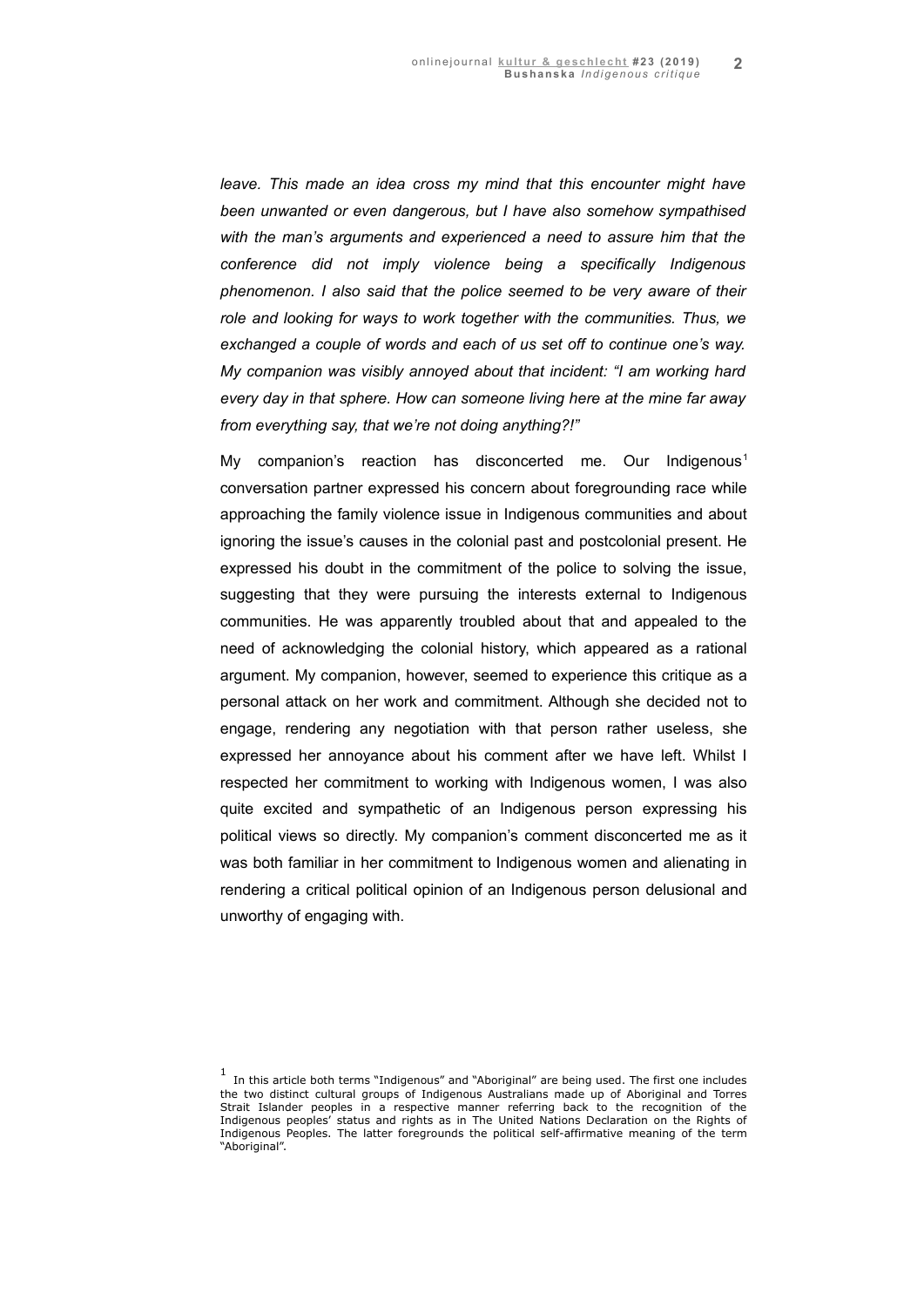Now, this feeling of disconcertment may be viewed as an individual reaction. At the same time, it is illustrative of experiencing the difference of knowledge practices, or logics, causing an interruption in routinised practices or a perceived deviation from anticipated procedures, an irritation as a source of "both clear delight and confused misery"<sup>[2,](#page-2-0)</sup> leaving one struggling with intense feelings welling up inside. These cannot be easily explained though, as one's own knowledge practices are usually not being questioned or reflected upon. This is why the experience of disconcertment is often dismissed or explained away in a relativist move, by which difference is ascribed to another culture and essentialised as its feature – a move that produces new boundaries and only allows for two options in (post-)colonial societies: Either the heroism of resistance against the dominant culture, or the tragedy of alienation,<sup>[3](#page-2-1)</sup> dismissing the complex entanglements and generative tensions.

For my positioning in this story that would mean being caught between the need to either "eliminate the core elements of my White enculturation"<sup>[4](#page-2-2)</sup>, to become the other, while inevitably remaining the same, or to take on the subject position of a middle-class white woman unable to understand Indigenous struggles as lying outside of her experiences, body, culture, memories and identity.<sup>[5](#page-2-3)</sup> But I was none of the above. In fact, I was privileged to go to Australia due to my belonging to a Western university, as well as by my 'passing by' as German or even Australian and, indeed, by my whiteness. But I was also limited financially, restrained in physical movement and infantilised both by my inability to drive and, in social action, by my lacking knowledge of certain conventions, feeling extremely uncomfortable and concerned about the observed racism while I was not targeted by it directly. I intended to conduct a project from a feminist standpoint, privileging the Indigenous women's experiences, their ways of knowing and doing. Similar to the researchers who wanted to enter the world of Indigenous

<span id="page-2-0"></span><sup>2</sup>Helen Verran: *Science and an African Logic*. Chicago 2001, p. 5f.

<span id="page-2-1"></span> $3$  ibid., p. 27.

<span id="page-2-2"></span><sup>4</sup>Zohl dé Ishtar: *Holding Yawulyu. White Culture and Black Women's Law*. North Melbourne, 2005, p. 56f.

<span id="page-2-3"></span><sup>5</sup>Aileen Moreton-Robinson: *Talkin' Up to the White Woman. Indigenous Women and Feminism*. Queensland 2000, p. 165.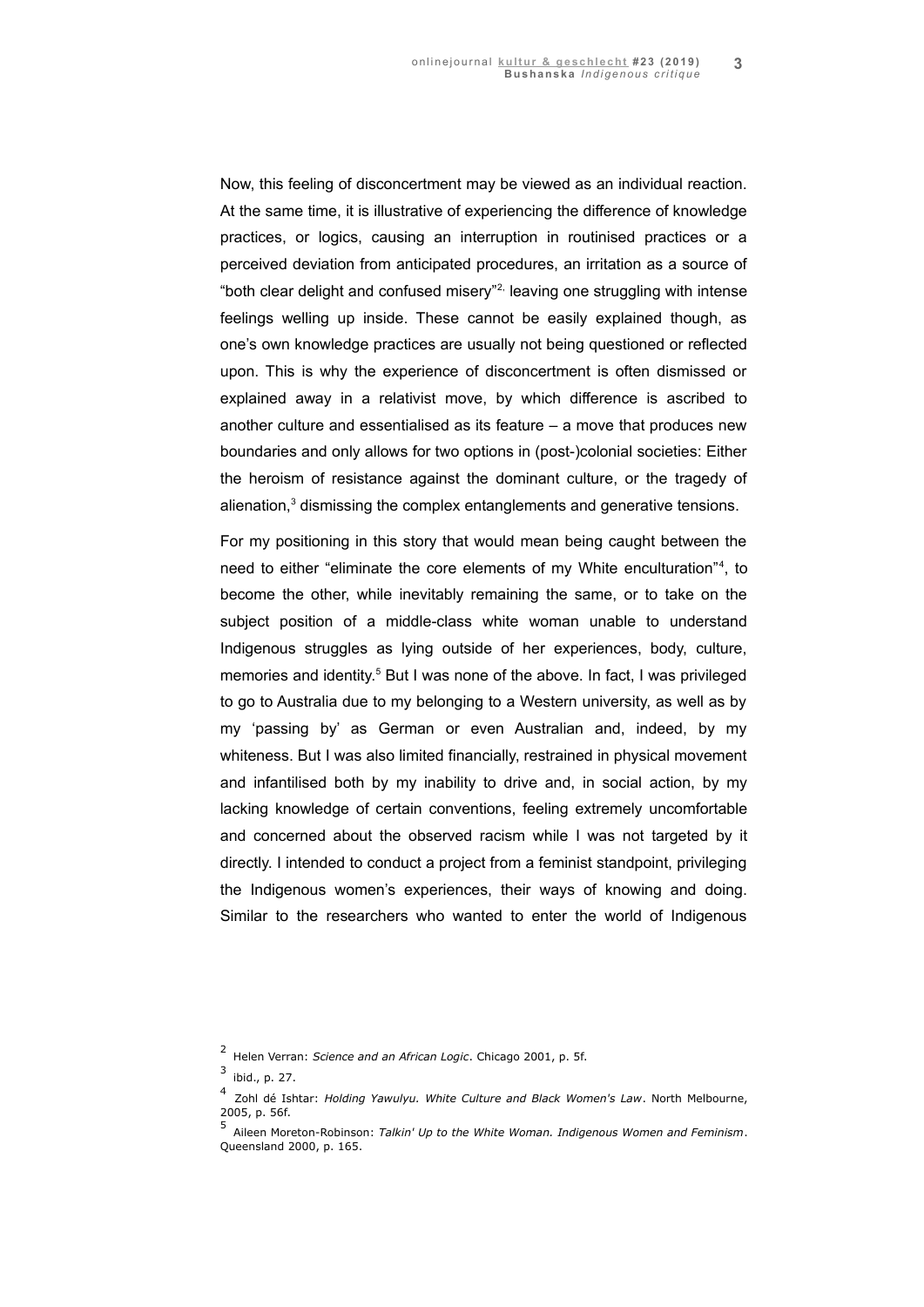women as other women but were constantly reminded of being white women, for whom both Indigenous and non-Indigenous people had a restricted range of role models,<sup>[6](#page-3-0)</sup> I wanted to encounter Indigenous women as a "third world" woman whose origin and experiences lie predominantly outside of the "first world", but I had to find out that there was no respective subject to encounter. I had to bear in mind that, despite of the long history of writing about Indigenous women, I did not know what it meant to be a woman in the realities of Indigenous Australians' lives; that their subjectivities, experiences, knowledges were multiple, sometimes uniting, and sometimes incompatible. I had to learn – and it was both disconcerting and enabling – that there was no way to wholly be in any of the privileged or subjugated positions structured by race, gender or class, that besides the search for a "fetishized perfect subject of oppositional history", subjugation or privilege is not grounds for an ontology; that the knowing self is never simply given as a whole, but is partial, "always constructed and stitched together imperfectly, and therefore able to join with another", capable of collective knowing and doing without claiming to be another.<sup>[7](#page-3-1)</sup>

Now, how can I write about the knowledges, practices, and, possibly, a standpoint, which are not mine? How can I write under the conditions where no object precedes scientific writing, but is created in the process of writing; where social sciences do not perform any kind of translation, for "it is not for us to know the meaning for them unless it is already known to us both, and, thus, needs no translation, but only a kind of reminding"<sup>[8](#page-3-2)</sup>?

One possible solution is to focus on that, which is 'already known to us both'. These are the settings where the term "cross-cultural" potentially does not qualify, as culture and knowledge are conceived in materiality of constitutive practices, being done in situated collective work; where differences in

<span id="page-3-0"></span><sup>6</sup>Diane Bell, Pat Caplan, Wazir Jahan Karim: *Gendered fields: women, men and ethnography*. London/New York 1993, p. 36.

<span id="page-3-1"></span><sup>7</sup>Donna Haraway: Situated Knowledges: The Science Question in Feminism and the Privilege of Partial Perspective. In: *Feminist Studies*, Vol. 14, No. 3 (1988), pp. 575-599., here p. 586.

<span id="page-3-2"></span><sup>8</sup>Stephen A. Tyler: Post-Modern Ethnography: From Document of the Occult to Occult Document. In James Clifford, George E. Marcus (Eds.): *Writing Culture: The Poetics and Politics of Ethnography*. Berkeley, Los Angeles/London 1986, pp. 122-140., here p. 138.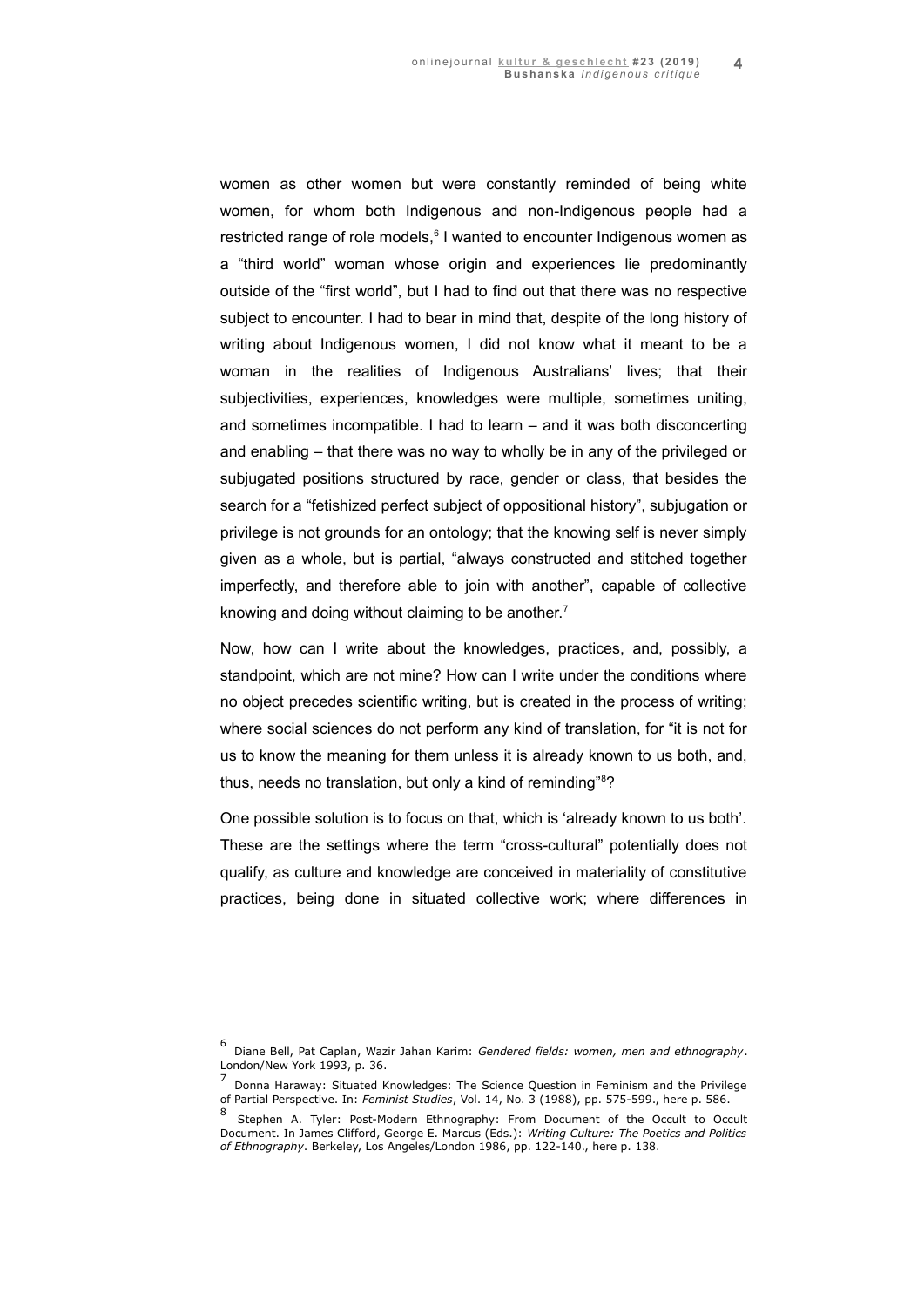knowing particular issues are performed and respective concepts are recomposed and "clotted in a set of agreed metaphysical resources that will hold just as long as it holds" to enable collective knowing and doing.<sup>[9](#page-4-0)</sup>

Here a complex of framing images and stories constitutive for the situation of any action is to be analysed, as well as the ontic-epistemic commitments to certain imaginary and the invisible work of purification being done to (re-)produce the purity of the categories and boundaries.<sup>[10](#page-4-1)</sup> Such an analysis may allow going beyond the proclamation of heterogeneity and turning to the politics of the respective ontic-epistemic commitments, defusing the hierarchy of different imaginaries.

Turning back to the story, it was exactly the difference in perceiving political critique that has disconcerted me. Whereas our Indigenous counterpart was criticising *how* the issue was approached, my non-Indigenous companion perceived it as a claim that "we're not doing anything". She perceived herself as a part of those "we" of the public sector, together with the police, but viewed her work as contributing to solving the problem of domestic violence and rejected the very idea of it being related to the issues of colonialism. She emphasised how much is being done and discarded the man's critique of how it is being done and discursively presented. She also undermined his authority through presenting him as "someone living here at the mine far away from everything", creating an image of involved non-Indigenous people as knowledgeable subjects on the one hand and of Indigenous people, for whom remoteness was equated with ignorance, on the other hand, and contributing to the stereotyping image of the Aboriginal man. Indigenous opinion, officially encouraged during the conference day, was rejected as unworthy of dealing with when spontaneously appearing in such a clear form. Postcolonial critique, acknowledged as adequate in regard to Australian history, was perceived as a denial of the family violence problem

<span id="page-4-0"></span><sup>9&</sup>lt;br>Helen Verran, Michael Christie: Doing Difference Together: Towards Dialogue with Aboriginal Knowledge Authorities through an Australian Comparative Empirical Philosophical Inquiry 2015. Retrieved from ResearchGate:<https://www.researchgate.net/publication/267804951> [\(last](https://www.researchgate.net/publication/267804951.(last) viewed on 22.06.2019). Originally published in *Culture and Dialogue*, Vol. 1, No. 2 (2011), pp. 21-36, here p. 12f.

<span id="page-4-1"></span><sup>10</sup>Helen Verran: Re-imagining land ownership in Australia. In: *Postcolonial Studies*, Vol. 1, No.2 (1998), pp. 237-254, p. 239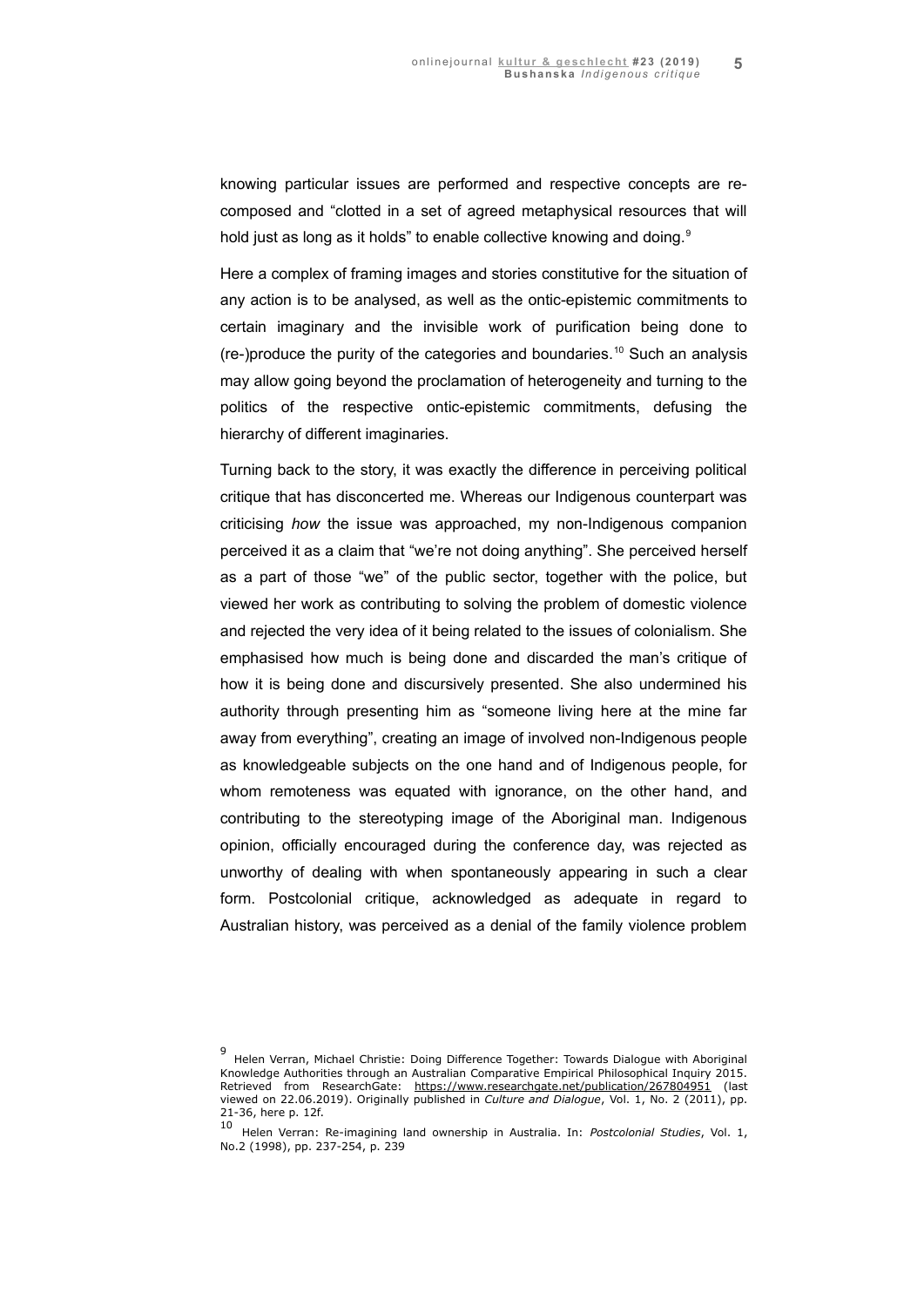and an attack on non-Indigenous engagement and authority of a female legal aid worker when applied to current matters.

These diverging framings of Indigenous participation and critique may have tremendous effects when enforced by the street-level bureaucrats who "implicitly mediate aspects of the constitutional relationship of citizens to the state [and] hold the keys to a dimension of citizenship"<sup>[11](#page-5-0)</sup>, and even more so by the governments.

While the 1970s have officially marked the start of the 'self-determination' era, it has neither been fully implemented, nor abandoned. The sources and solutions of lasting Indigenous disadvantage were viewed as lying with the service delivery on both sides of the political divide and policies have been continuously oscillating between the entire mainstreaming of services and their delivery in consultation with an Indigenous representative body.[12](#page-5-1) The Aboriginal and Torres Strait Islander Commission, being the only representative Australian Government body for Aboriginal and Torres Strait Islander peoples, was abolished in 2005, the Northern Territory National Emergency Response was introduced in 2007 with its army intervention, suspension of the Racial Discrimination Act, partial abolition of the permit system and compulsory income management, constituting considerable limitations of land rights and personal freedoms.<sup>[13](#page-5-2)</sup> The current government speaks of its policies in terms of closing the gap, while the statistics are indicative of continuous Indigenous disadvantage of tremendous extent. While promoting the narrative of systematic development, the policy may be viewed as directed towards integrating Indigenous people in existing structures to achieve statistical growth and seemingly less concerned about the qualities of services and structural causes of disadvantage. The Closing

<span id="page-5-0"></span><sup>11</sup> Michael Lipsky: Street-level bureaucracy: Dilemmas of the Individual in Public Services. New York 1980, p. 4.

<span id="page-5-1"></span><sup>12</sup>Stuart Bradfield: Indigenous affairs: Post ATSIC, not post-colonial. In: *Australian Review of* Public Affairs. The University of Sydney 2004, June 7. http://www.australianreview.net/digest/ [2004/06/bradfield.html](http://www.australianreview.net/digest/2004/06/bradfield.html) (last viewed on 22.06.2019).

<span id="page-5-2"></span><sup>13</sup> Castan Centre for Human Rights Law. Monash University. What is the Northern Territory Intervention? Retrieved from Monash University 2018. [https://www.monash.edu/law -](https://www.monash.edu/law/research/centres/castancentre/our-areas-of-work/indigenous/the-northern-territory-intervention/the-northern-territory-intervention-an-evaluation/what-is-the-northern-territory-intervention)  [/research/centres/ castancentre/our-areas-of-work/indigenous/ the-northern-territory-interven](https://www.monash.edu/law/research/centres/castancentre/our-areas-of-work/indigenous/the-northern-territory-intervention/the-northern-territory-intervention-an-evaluation/what-is-the-northern-territory-intervention)   [tion/the-northern-territory-intervention-an-evaluation/what-is-the-northern-territory-inter](https://www.monash.edu/law/research/centres/castancentre/our-areas-of-work/indigenous/the-northern-territory-intervention/the-northern-territory-intervention-an-evaluation/what-is-the-northern-territory-intervention)  [vention](https://www.monash.edu/law/research/centres/castancentre/our-areas-of-work/indigenous/the-northern-territory-intervention/the-northern-territory-intervention-an-evaluation/what-is-the-northern-territory-intervention) (last viewed on 22.06.2019).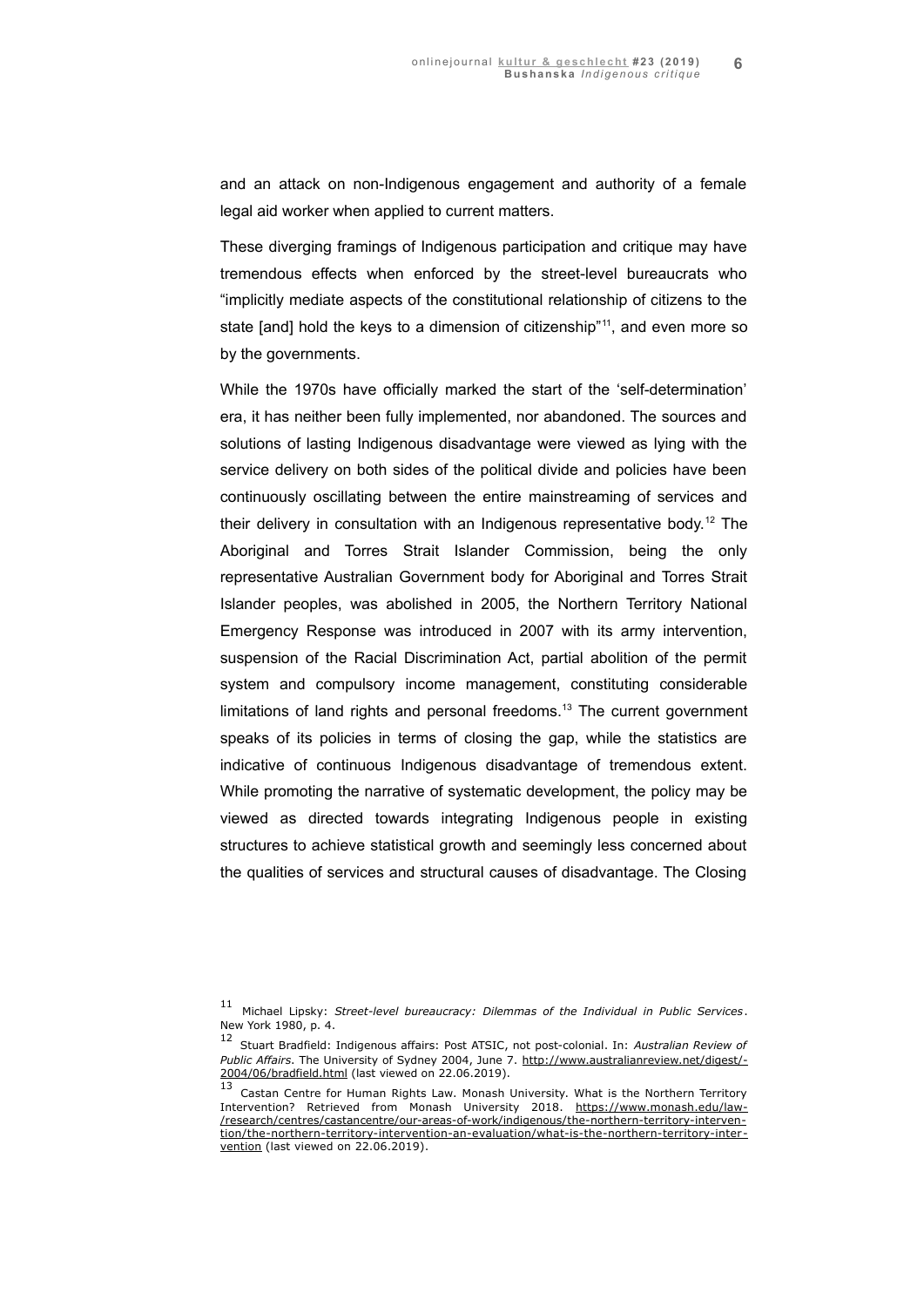the Gap report provides examples of culturally appropriate and cooperative projects as best practice<sup>[14](#page-6-0)</sup> while these remain sporadic and often struggle for funding on the everyday basis "according to the priorities of the government of the day under short-term, uncertain and highly prescriptive funding arrangements"[15](#page-6-1). The report emphasises working with Indigenous people and uses the cooperative work with the National Congress of Australia's First Peoples as an example<sup>[16](#page-6-2)</sup> while rejecting the proposed constitutional amendment for establishing a national representative body of Aboriginal and Torres Strait Islanders,<sup>[17](#page-6-3)</sup> which has been one of the main calls of the Congress.

Much of the rapid deprivation can be attributed to the policies of the postcolonial period and proclaimed self-determination when many of the control mechanisms by state, church and private enterprises have been displaced, leading to the collapse of existing employment and settlement structures, welfare dependency, access to alcohol and drugs, disruption of local disciplinarian regimes, both imposed and traditional, as well as family structures and devaluing of traditional male roles. This, together with the psychological legacy of dispossession, assimilation and racial discrimination as well as personal mourning, generated the sense of purposelessness and lowered self-esteem among many Indigenous people.<sup>[18](#page-6-4)</sup>

Every tribe in Australia can take you to a place in their country where the white man came in and wiped out whole families. They can point out what waterholes were poisoned, where dozens of their tribe were shot, where people were rounded up and their children taken away. There's ones still alive who can remember the chains around the necks of our men and what happened to the pretty girls when the coppers came [...] Our pain today is those young ones going to the prisons and the ones hanging themselves. The kids around here see that and they'll remember that body hanging there even though they are only little. They

<span id="page-6-0"></span><sup>14</sup>Commonwealth of Australia, Department of the Prime Minister and Cabinet: *Closing the Gap: Prime Minister's Report 2018.* Canberra A.C.T. 2018, p. 30ff.

<span id="page-6-1"></span><sup>15</sup>Empowered Communities. Wunan Foundation Inc.: *Empowered Communities: Empowered Peoples Design Report*. Canberra 2015, p. 57.

<span id="page-6-2"></span><sup>16</sup> Commonwealth of Australia, Closing the Gap, p. 19.

<span id="page-6-3"></span> $17$  Ibid., p. 29.

<span id="page-6-4"></span> $18$  Peter Sutton: The politics of suffering: Indigenous policy in Australia since the 1970s. In: *Anthropological Forum*, Vol. 11, No. 2 (2001), pp. 125-176, here p. 128ff.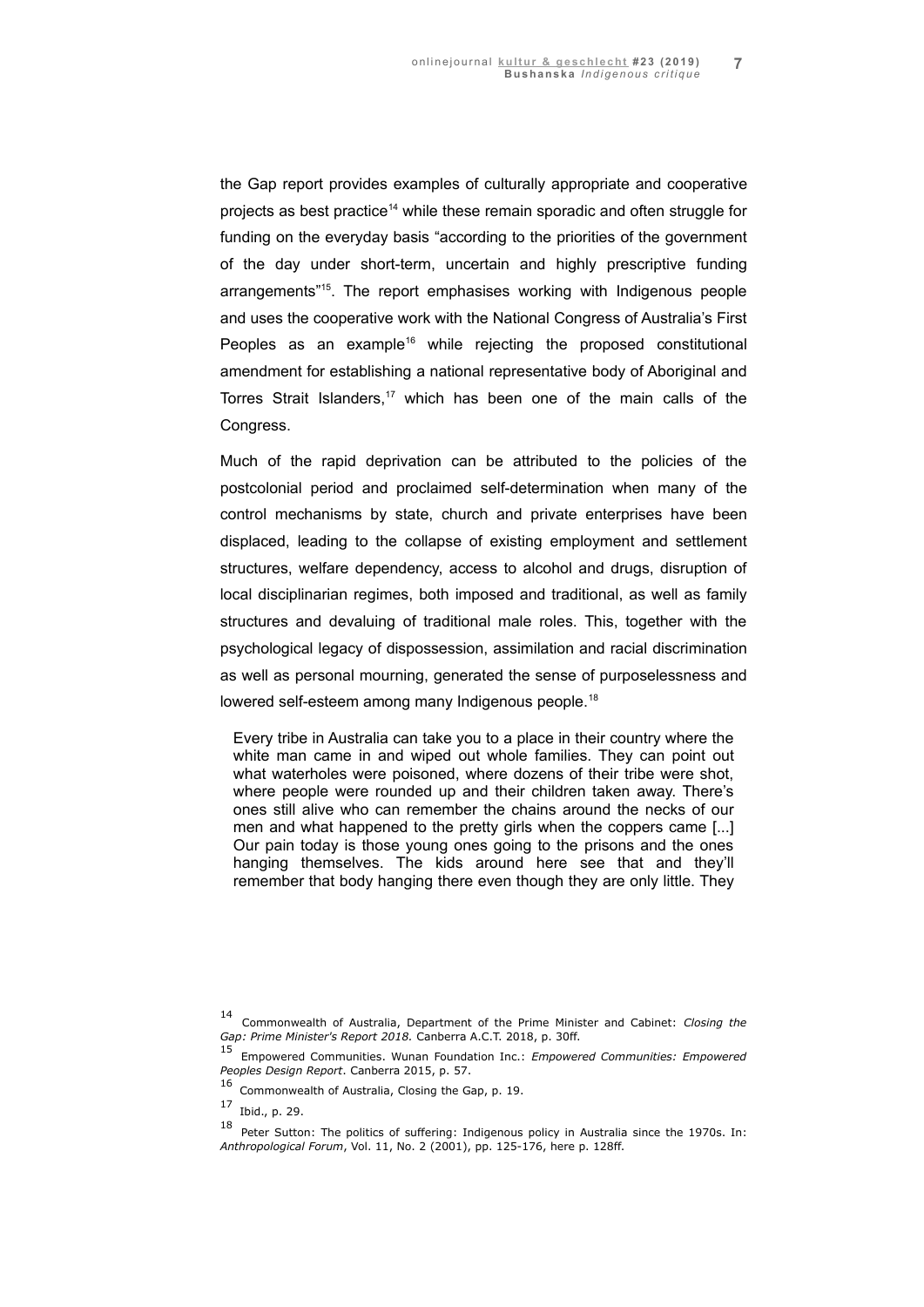see the alcohol and the yarndi and they see their fathers bashing their mothers. How are they going to get [out] of those memories?<sup>[19](#page-7-0)</sup>

Under such conditions, social change is urgently sought by many Indigenous people. While the responsibility for Indigenous disadvantage may be effectively relocated onto the colonial history or previous governments, and the responsibility for developing and, to a considerable extent, delivering the solutions – onto the Indigenous communities themselves,

Aboriginal people are expecting less and less from other people, or nothing, and are trying to make the impossible journey to our vision of the future achievable [...] trying to take responsibility for our own survival in an almost impossible situation of continuing generational loss and injury, and we are trying to build our own expertise, trying to find our own solutions, trying to build subsistence economies, because we know full well how governments will keep failing us [...] we are becoming experts in the expectation of loss, and yes, greater experts in hope. $20$ 

Performing those tasks is complicated, given the limited resources Indigenous community members can draw on and pre-defined priorities. In the programmes like the Empowered Communities and the National Empowerment Project launched in 2014 and 2012 respectively empowerment of individuals and communities is understood as empowerment to take responsibility to opt in to the introduced goals. $21$ Pointing to the pre-defined and non-negotiable priorities of the programme, the narrowing of development to economic growth and reframing of agency as making the 'right' choices, $22$  Klein raises the question of the programme's resemblance to neo-assimilation and neo-paternalism where "governments and policy makers empower themselves to nudge, sanction and discipline Indigenous agency to make the 'right choice' towards economic

<span id="page-7-0"></span><sup>19</sup>Queensland. Aboriginal and Torres Strait Islander Women's Task Force on Violence, Department of Aboriginal and Torres Strait Islander Policy and Development, Boni Robertson: The Aboriginal and Torres Strait Islander Task Force on Violence Report, revised ed. Department of Aboriginal and Torres Strait Islander Policy and Development. Brisbane 2000. p. 22f.

<span id="page-7-1"></span><sup>20</sup>Alexis Wright: What Happens When You Tell Somebody Else's Story? In: *Meanjin Quarterly* 2016, Summer. [https://meanjin.com.au/essays/what-happens-when-you-tell-somebody-elses](https://meanjin.com.au/essays/what-happens-when-you-tell-somebody-elses-story)[story](https://meanjin.com.au/essays/what-happens-when-you-tell-somebody-elses-story) (last viewed on 22.06.2019).

<span id="page-7-2"></span> $21$  Empowered Communities, p. 19; ibid., p. 30.

<span id="page-7-3"></span><sup>22</sup> Elise Klein: Empowered Communities: review of the empowered communities design report. In: *CAEPR Topical Issue*, No. 1 (2015), pp. 1-9. Centre for Aboriginal Economic Policy Research. ANU College of Arts & Social Science. Australian National University: [https://phrasenreich](https://phrasenreich-repository.anu.edu.au/bitstream/1885/148924/1/TopicalIssue1-2015(31Aug15)_0.pdf)[repository.anu.edu.au/bitstream/1885/148924/1/TopicalIssue1-2015\(31Aug15\)\\_0.pdf](https://phrasenreich-repository.anu.edu.au/bitstream/1885/148924/1/TopicalIssue1-2015(31Aug15)_0.pdf) (last viewed on 22.06.2019), p. 6.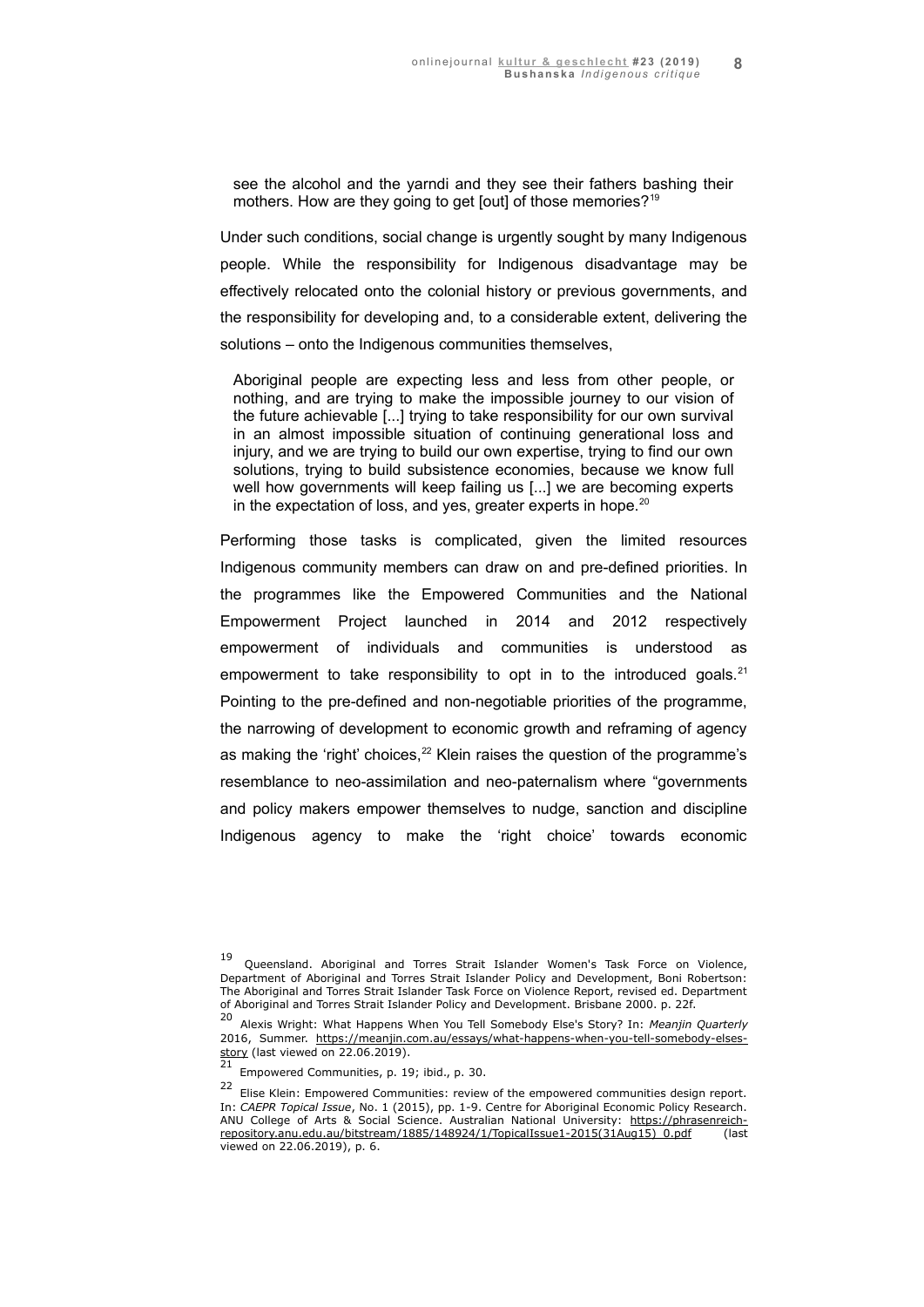development"[23](#page-8-0). While the approach of the National Empowerment Project is based on prioritising Indigenous knowledge, culture and community ownership, $24$  it is framed as a programme in social and emotional wellbeing, not a governance model.

It may be argued that by emphasising the governments' willingness to support Indigenous communities' self-management and the lacking capacity of the latter, the policies contribute to the 'deficit discourse' framing Indigenous identity in terms of deficiency and disempowerment, where Indigenous people are conceptualised as either deficient in not being 'really' Aboriginal, or deficient because of being Aborigina.<sup>[25](#page-8-2)</sup> While Australian governments continue to publicly adhere to the idea of Indigenous selfdetermination, it is clear that a shift has occurred around the turn of the century towards what Sullivan calls normalisation of Indigenous people: the new period "turns its back on the vision of a semi-autonomous, decolonised and modernised discrete realm for Aboriginal and Torres Strait Islander people, where they would largely manage themselves in culturally appropriate ways"<sup>[26](#page-8-3)</sup>. Indigenous people, thus, have to promote their visions within or parallel to the development interventions pursued or supported by the governments that privilege particular meanings of development, while demonstratively supporting Indigenous 'self-determination'. Rose refers to this as "deep colonising" where diverse colonial-like practices are embedded in seemingly de-colonising institutions, thus, concealing and naturalising those practices and undermining the very possibility of critique.<sup>[27](#page-8-4)</sup> Observing the discrepancy between the governments proclaimed goals and continuous Indigenous disadvantage is painful for many. Referring to the Royal Commission and Board of Inquiry into the Protection and Detention of

<span id="page-8-0"></span> $23$  Ibid.

<span id="page-8-1"></span><sup>24</sup>National Empowerment Project: *Cultural, Social, and Emotional Wellbeing Program Evaluation 2014 – 2017*. Crawley 2017, p. 6f.

<span id="page-8-2"></span> $25$  Cressida Fforde et al.: Discourse, deficit and identity: Aboriginality, the race paradigm and the language of representation in contemporary Australia. In: *Media International Australia, Incorporating Culture & Policy*, No. 149 (2013), pp. 162-173., here p. 162.

<span id="page-8-3"></span><sup>&</sup>lt;sup>26</sup> Patrick Sullivan: *Belonging Together: Dealing with the Politics of Disenchantment in Australian Indigenous Policy*. Acton, A.C.T. 2011, p. 100.

<span id="page-8-4"></span><sup>27</sup>Deborah Bird Rose: Land rights and deep colonising: the erasure of women. In: *Aboriginal Law Bulletin*, Vol. 3, No. 85 (1996), pp. 6-13, here p. 6.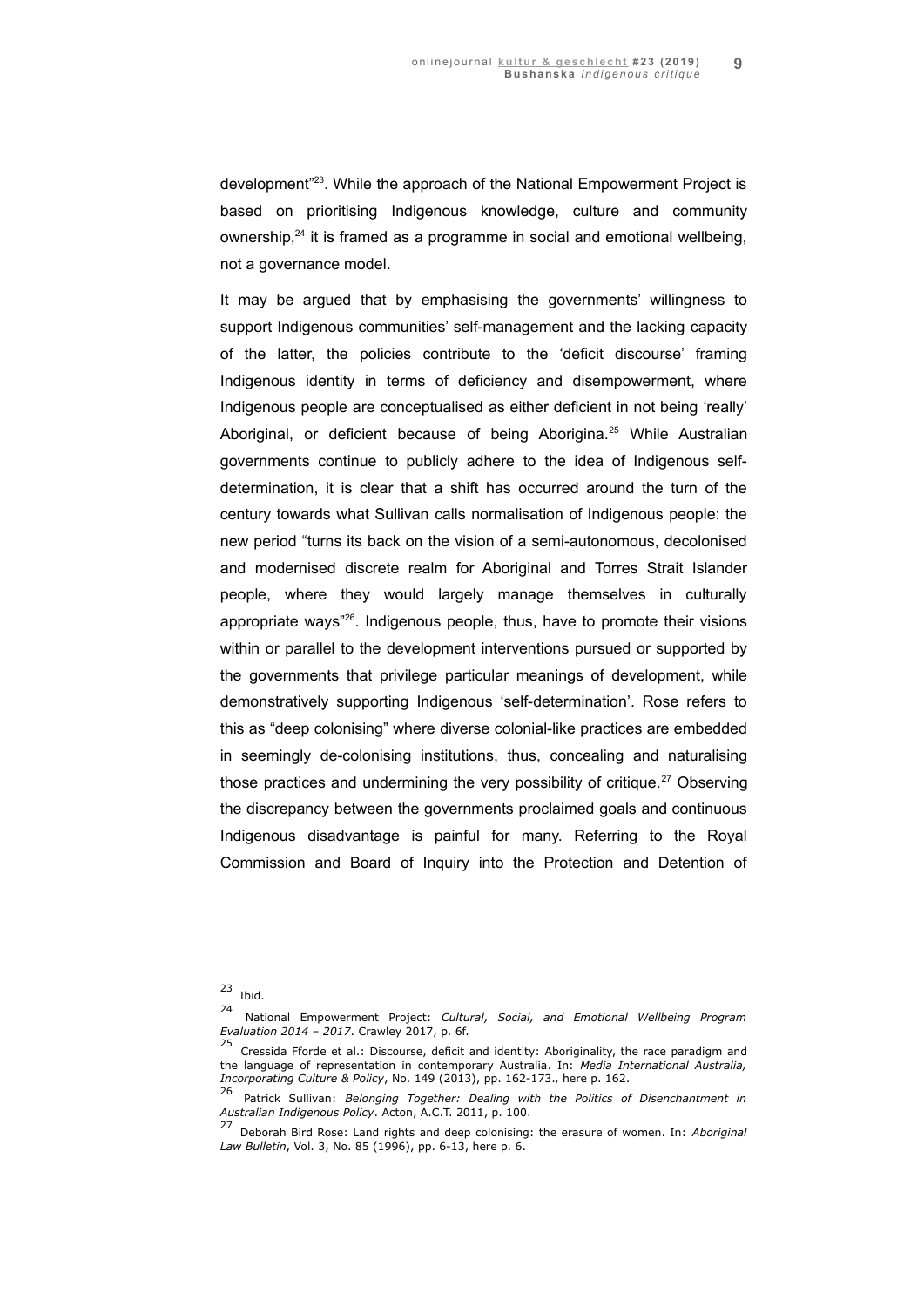Children in the Northern Territory of 2016-17, Wright wonders: "Why is it that no Territory politician or government has shown a shred of decency and guts and said, this is the wrong form of governance arrangement for the Northern Territory. We do not know how to govern for Aboriginal people. Let's not do this any more. Let's find a better way"<sup>[28](#page-9-0)</sup>.

In the discourse on multiculturalism in Australia, the emphasis has been made on the common culture and common future, on harmony in diversity instead of difference. Multiculturalism is seen not as a basis for a new Australian identity, but an attribute of the existing common culture, which, radically taken, may be viewed as a euphemism for Anglo-Australian culture.[29](#page-9-1) Reference to sexual equality attracts attention as one of the core elements of this common culture to be recognised by all Australians, implying the advanced position of the majority culture in regard to gender equality compared to other cultures. It also implies suspicion towards cultural rights as oppressive of women.

The logic is that tradition and human development are inescapably incompatible, and thus that human rights are best realised through assimilation rather than through adherence to customs and traditions. For Indigenous women there is a double entrapment here. To the extent that colonising institutions erase the living presence of women and promote facsimiles of their own patriarchy, women are disadvantaged. And to the extent that women are disadvantaged, colonising society can then claim a right to intervene to rescue women from the disempowering effects of male dominance. In this double entrapment, the greatest loss is women's personal and collective rights to assert the legitimacy of, and to control their own, institutions of power and knowledge.<sup>[30](#page-9-2)</sup>

It is both possible and necessary to imagine the relations of women and cultures differently: women as subjects playing a significant role in both keeping and developing the culture; cultures as providing foundations for development of subjectivities and meaningful orientation frameworks, but also as dynamic entities, emerging in collective actions and capable of

<span id="page-9-0"></span> $28$  Wright, When You Tell Somebody Else's Story.

<span id="page-9-1"></span><sup>29</sup>David Carter: *Dispossession, dreams & diversity. Issues in Australian Studies.* Frenchs Forest, NSW 2006, p. 342f.

<span id="page-9-2"></span> $30$  Deborah Bird Rose: Does Cultural Survival Have a Gender? Indigenous Women and Human Rights in Australia. In Tovi Fenster (Ed.): *Gender, Planning and Human Rights*. London/New York 1999, pp. 123-132., here p. 130.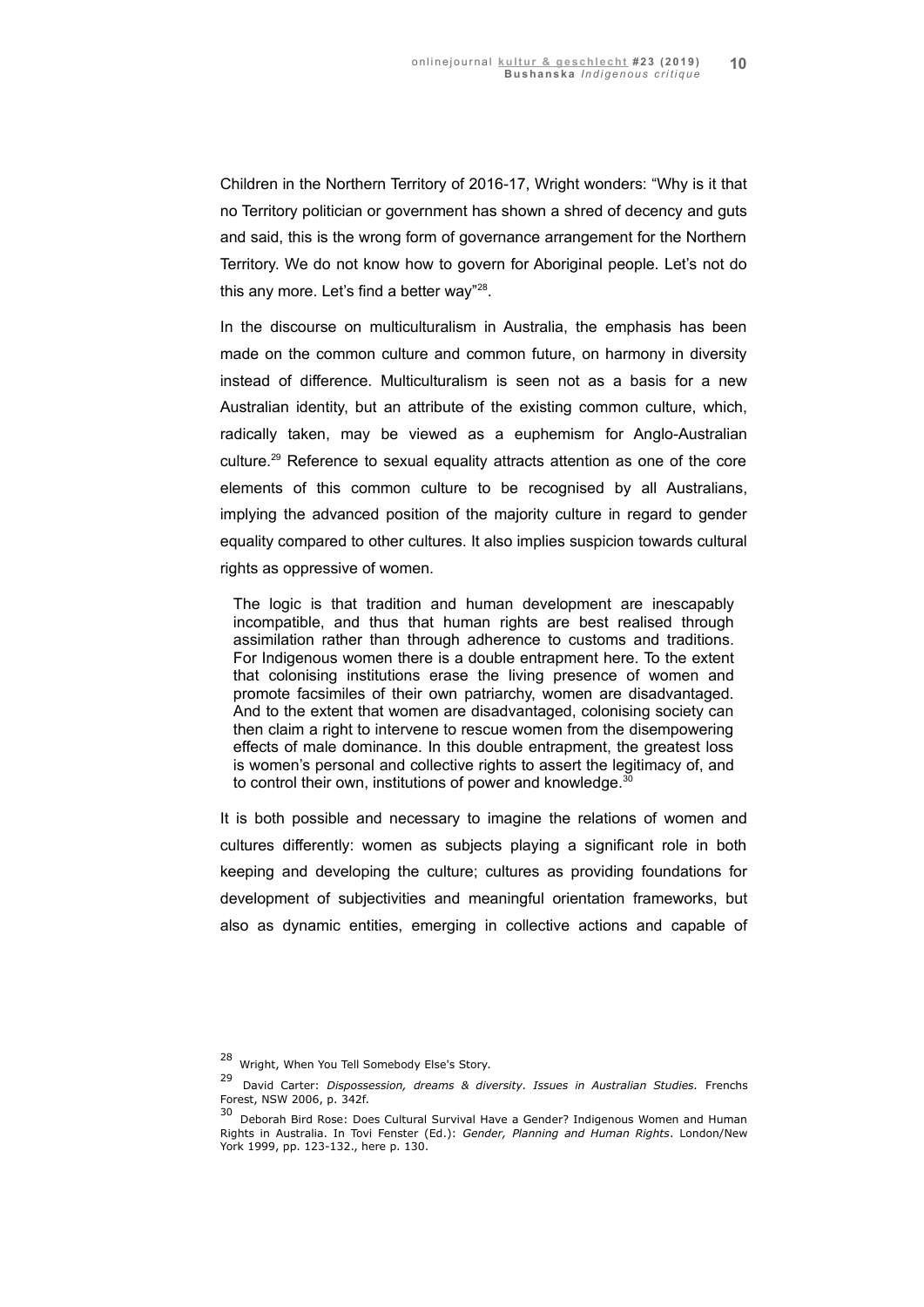transformative accumulation of re-interpretations. The state's role then lies in providing legal and institutional conditions for guaranteeing individual rights in culturally appropriate ways.<sup>[31](#page-10-0)</sup> General training on leadership skills and project management may not apply and a focus on women's empowerment may trigger unnecessary divisions if Indigenous understandings and protocols are not respected. Solutions need to correspond to Indigenous ways of knowing and doing, where the role of families is emphasised, and healing and reconstituting the community's integrity are seen as primary goals. Solutions based on non-Indigenous understandings only have proven unsatisfying and leading to further complications:

[...] we yolnu have been searching for your Balanda [European] law for a long time, you taught us, and made us like babies, and we learnt from you your balanda rom (way), through the school side, how we must bend to you, and supposedly understand your rom (ways), and only you rom (culture) will get bigger, through work and jobs, how about you learn something about our rom (law)?<sup>[32](#page-10-1)</sup>

Indigenous people's 'talkin' up' to non-Indigenous persons and institutions in their own interest and re-presenting their own ideas of change may be rendered a political act challenging the very boundaries of the political. Alexis Wright describes it as "battles with barriers, where we have tried to break through the impersonal narratives in order to breathe, to tell and have heard our own stories of what it really means to us, but sadly on too many occasions our own thinking was already compromised and contaminated"<sup>[33](#page-10-2)</sup>.

While speaking out often means proceeding against the barriers of impersonal and silencing discourses, the democratic standards of participation and transparency have often turned out to be coercive and offending to Indigenous practices of public dialogue where individual entitlement to speak and publicly represent collective position is strictly determined by one's relation to country, positioning within the kinship

<span id="page-10-0"></span> $31$  Shachar, Ayelet: Feminism and multiculturalism: mapping the terrain. In A. S. Laden, & D. Owen (Eds.), *Multiculturalism and Political Theory*. Cambridge 2007, pp. 115-147, here p. 126ff.

<span id="page-10-1"></span><sup>32</sup> Yolnu Aboriginal Consultants Initiative: Gifted and Talented Children. Charles Darwin University. Yolnu Aboriginal Consultants Initiative 2008. https://www.cdu.edu.au/[centres/yaci/projects\\_gifted\\_talented.html](https://www.cdu.edu.au/centres/yaci/projects_gifted_talented.html) (last viewed on 22.06.2019).

<span id="page-10-2"></span><sup>33</sup> Wright, When You Tell Somebody Else's Story.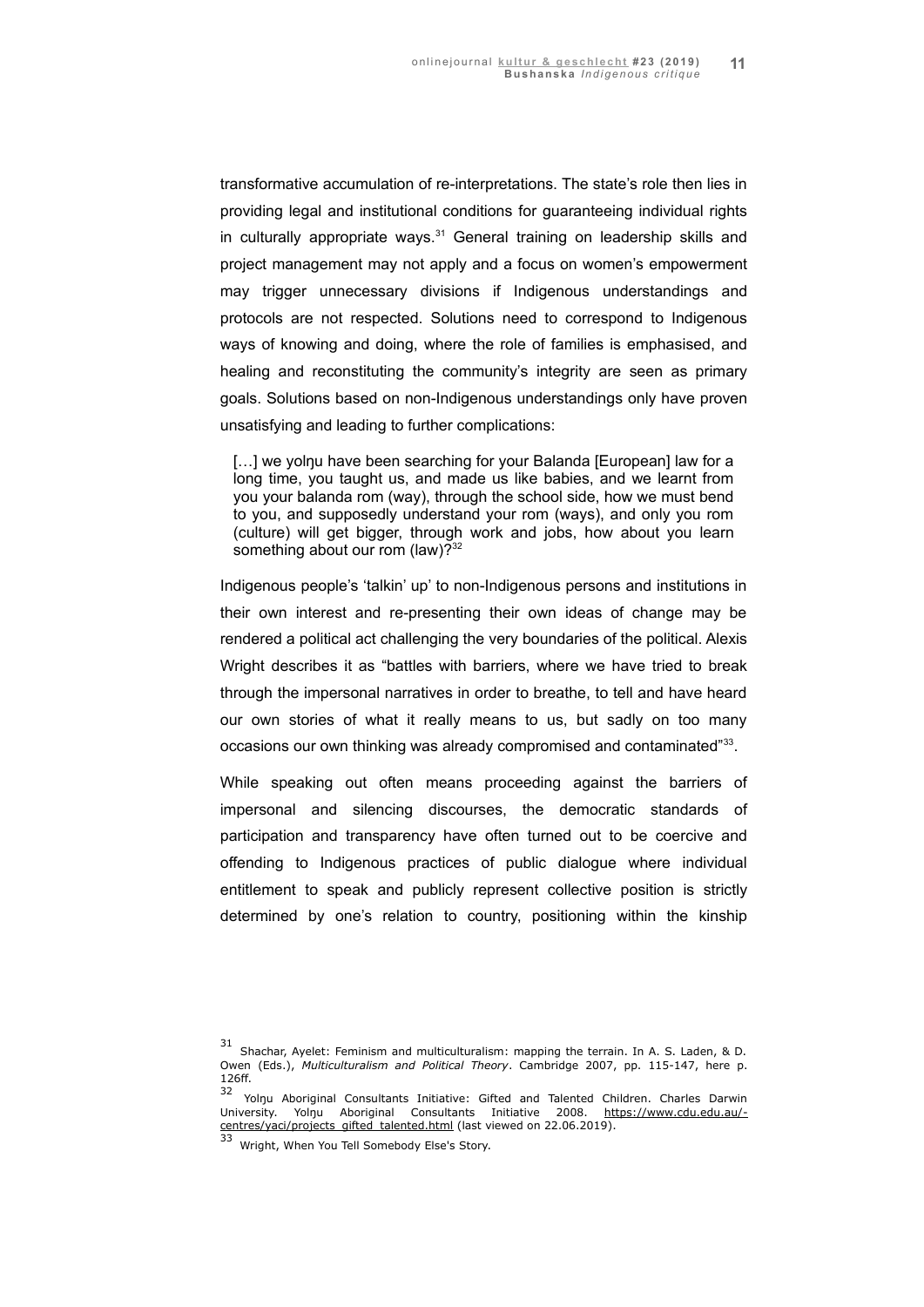system, seniority and knowledge of the Law and, currently, one's experiences with non-Indigenous ways; and where "having the right people in the accountable space is always ontologically prior to the work of making truth"[34](#page-11-0) .

Not only are we telling our stories differently, but we are listening differently too. We are listening for our people's abilities and knowledges and skills. We've been knocked so many times that we often don't think very well of ourselves. But we're finding ways to acknowledge one another and to see the abilities that people have but may not know they have. Without putting people on pedestals, we are finding ways of acknowledging each others' stories of survival.<sup>[35](#page-11-1)</sup>

Under these conditions communication depends on translation: linguistic or conceptual, however, as the following quotation demonstrates, none of those is power-free:

We are constantly defined as 'other', but we are never permitted to be genuinely independent [...] One could well ask, what is it about genuine difference which is so threatening that it must always be translated and sanitised into more of the same? One answer may be that to allow our difference and our independence would threaten the boundaries of identity, knowledge and absolute truth, which give the subject a sense of power and control.[36](#page-11-2)

Asad argues that the success of translation depends not on the translator's attitude, but on the ability to "test the tolerance of her own language for assuming unaccustomed forms" and push beyond the limits of habitual usages,<sup>[37](#page-11-3)</sup> where it is not just language, but the broad complexes of framing concepts that are actually at stake. Australians seem to be good at including Indigenous terms in topography, social services and academia, and English words are used in Indigenous languages but the consequences of such

<span id="page-11-0"></span><sup>34</sup> Verran, Christie, Doing Difference Together, p. 10.

<span id="page-11-1"></span><sup>35</sup> Barbara Wingard: Telling our stories in ways that make us stronger. Exstract from B. Wingard & J. Lester. Telling our stories in ways that make us stronger. Adelaide: Dulwich Centre Publications 2001. http://www.narrativetherapylibrary.com/media/downloadable/files/links/T/e/ Tellstory 2.pdf (last viewed on 22.06.2019), p. 4.

<span id="page-11-2"></span> $36$  Dodson, Michael: The Wentworth Lecture. The end in the beginning: re(de)finding Aboriginality. In: *Australian Aboriginal Studies*, No. 1 (1994), pp. 2-13., p. 8f.

<span id="page-11-3"></span><sup>&</sup>lt;sup>37</sup> Talal Asad: The Concept of Cultural Translation in British Social Anthropology. In: James Clifford, George E. Marcus (Eds.): *Writing Culture*, pp. 141-164, here p. 157.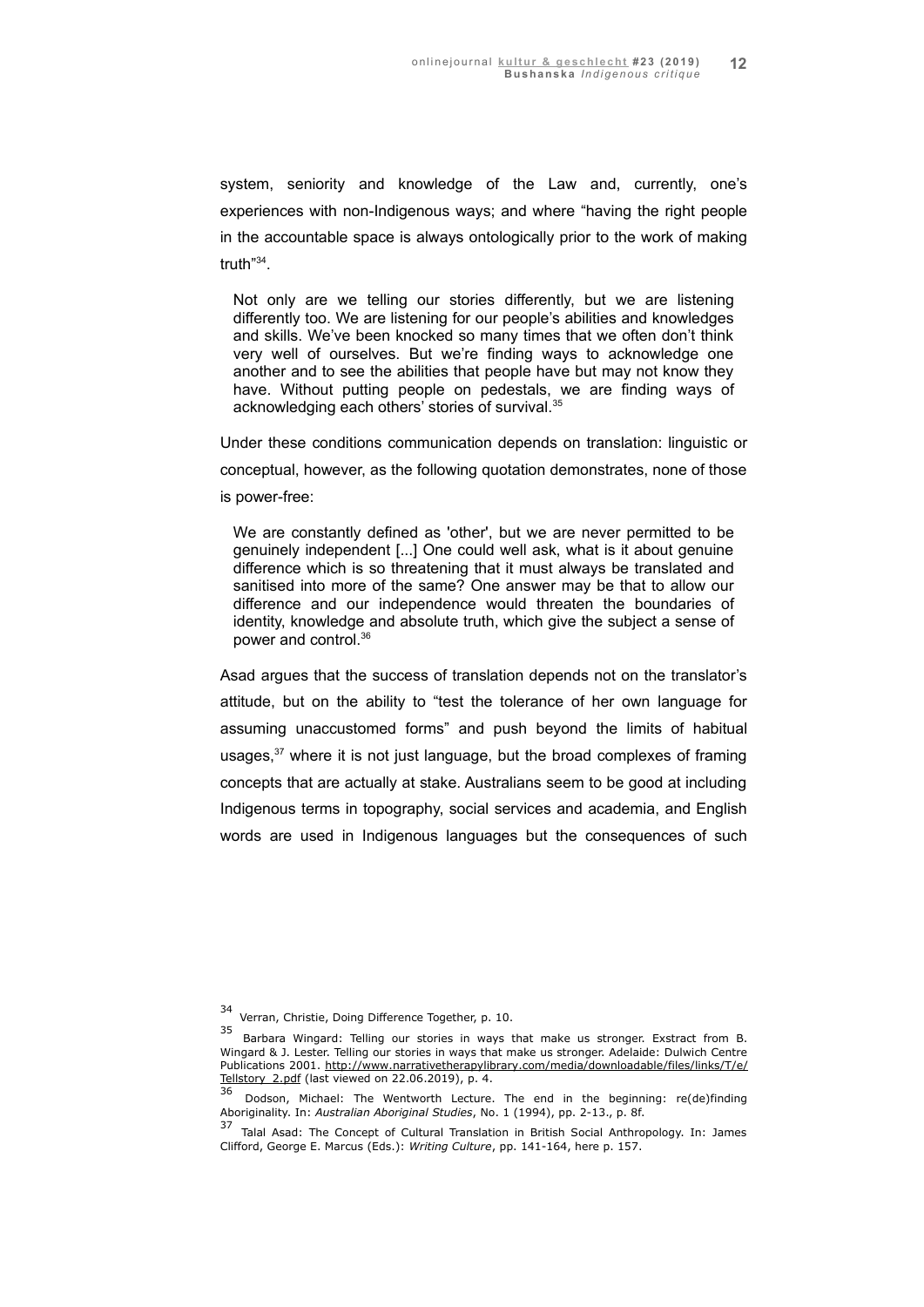adoptions and translations are very different for Indigenous and non-Indigenous actors.

It is often seen as responsibility of the leaders to "decode and decipher what the Western world is saying and doing", relate it to the epistemology of their 'world', consult with the elders, explain to and discuss with the community, after which some collective position may be argued.<sup>[38](#page-12-0)</sup> It is these practices of translation, re-production and negotiation of meanings, in which the very objects come into being, differing from one setting to another. Such multiple objects can only be viewed as 'holding together' as a result of certain ontological politics: "a politics that has to do with the way in which problems are framed, bodies are shaped, and lives are pushed and pulled into one shape or another"<sup>[39](#page-12-1)</sup>. These do not only concern the object at stake, but also the subjectivities of the actors involved: as subjects capable of knowing, defining and doing. In the processes of translation, closely associated with numerous negotiations, the actor identities are defined, mobilized, re-associated and obliged to remain faithful to their (new) alliances.<sup>[40](#page-12-2)</sup> And whereas all actors pursue such politics, enact the objects in their practices and negotiate the meanings, the effects of such actions differ depending on the actors' power positions.

Aboriginal people live with the narratives of government policies, such as the Intervention or Closing the Gap, even though among ourselves we think that we are smart by learning how to appropriate whatever becomes the latest catch word, fad or theme to distract attention from the personal and so much of the communal and family suffering that has been created, while we are being thrown around in yet another policy direction.[41](#page-12-3)

It constitutes a quest on itself to decipher what is actually meant by the terms like self-determination or empowerment defining the necessary conditions for

<span id="page-12-0"></span><sup>38</sup>Joy Damousi, Kim Rubenstein, Mary Tomsic (Eds.): *Diversity in leadership: Australian women, past and present*. Canberra 2014, p. 40.

<span id="page-12-1"></span><sup>39</sup>Annemarie Mol: *The body multiple: ontology in medical practice*. Durham/London 2002, p. viii.

<span id="page-12-2"></span><sup>40</sup> Michel Callon: Some Elements of a Sociology of Translation: Domestication of the Scallops and the Fishermen of St. Brieuc Bay. In M. Biagioli (Ed.): *The Science Studies Reader* (Abridged ed., pp. 67-83). New York/London 1999. First published in J. Law (Ed.): *Power, Action and Belief: A New Sociology of Knowledge.* London 1986, pp. 196–233, here p. 81f.

<span id="page-12-3"></span><sup>41</sup> Wright, When You Tell Somebody Else's Story.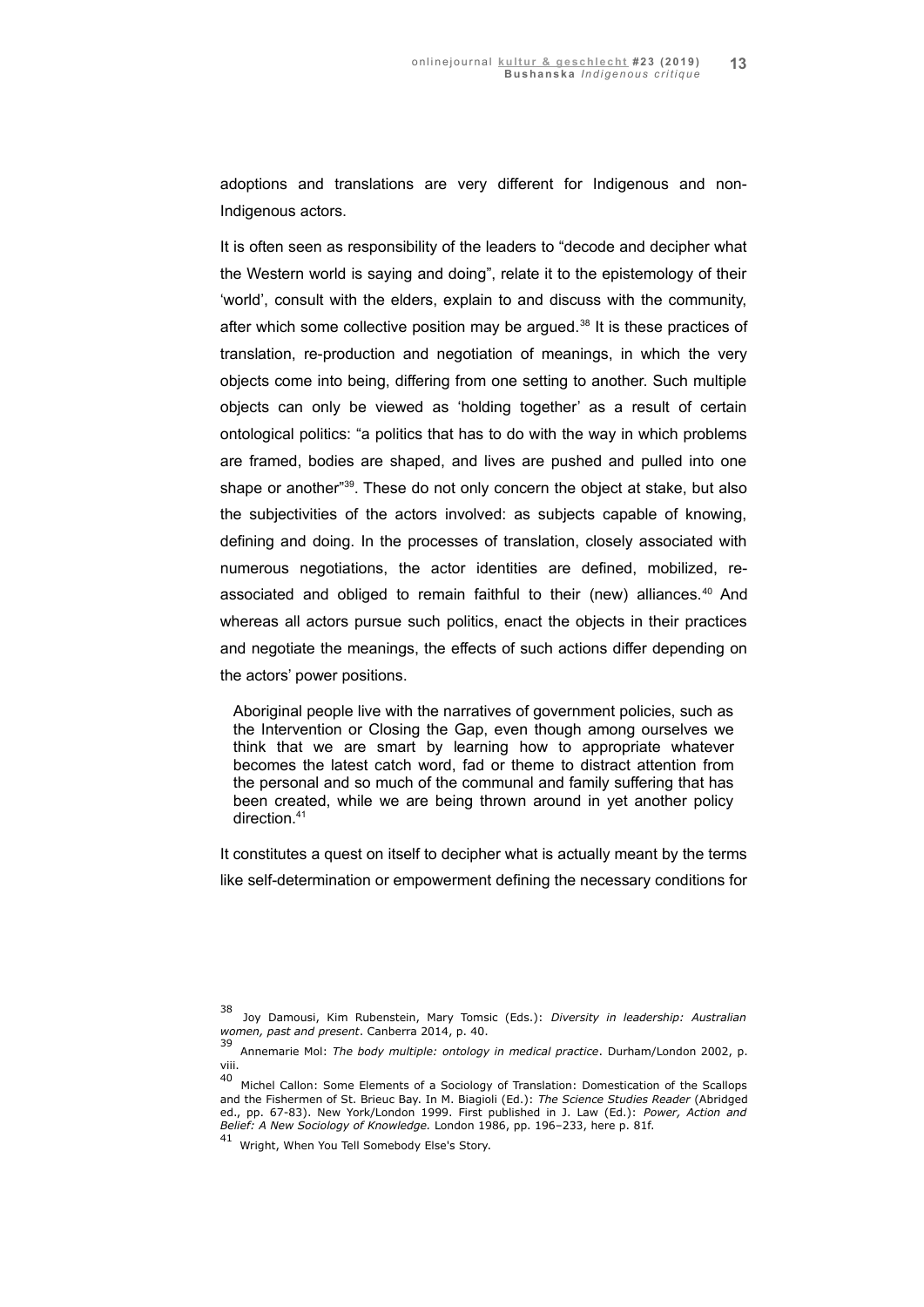Indigenous participation in governance, access to funding, labour market or social services. The analysis of the governmental narratives in Indigenous affairs demonstrates variations in the usage of terms like self-determination, development and empowerment even in the 'Western' terms, raising questions about the seemingly commonsense meanings and ontological politics involved in governance and policy-making processes.

The inability and unwillingness to recognise Indigenous political critique as such and accept it seems to constitute a considerable obstacle for equal negotiations. It promotes an imaginary of Indigenous people expressing their political opinion as uncooperative and their critique as unconstructive. Cooperation between particular groups within the community with the governmental agencies on the latter's terms may then appear as a questionable act compartmentalising the community. Especially women seem to be concerned about this. However, as the following story demonstrates, Indigenous women continuously develop strategies of negotiating that are capable of resisting the Aboriginalist concepts and engage the whole community to implement own visions in an integrative manner.

*It was the second half of the conference workshop, which was held in a church – probably one of the most unusual conference locations I have ever experienced. The building did neither have proper walls (except of the front wall with a cross), nor windows – just a kind of parapets and a construction holding the roof. It created shade and let the air in, which made me truly enjoy the location, except perhaps for the wooden floor, which was squeaking loudly as children were running around. The church was quite full and unusually many people from the community joined the session. It was the first one to be held by Indigenous people at this conference. The woman, who was to speak now, was not a professional speaker: she came from a remote community in the East Arnhem Region and her speech was about change, personal and social. She started with telling us how quiet she used to be before, how she has found strength to stand up against family violence in her community – verbally and physically – and to follow her vision of community development. "Now nobody can stop me," – she said. She told us how she made it possible for other women to become empowered in a similar way and of the current state of the project of the women's center,*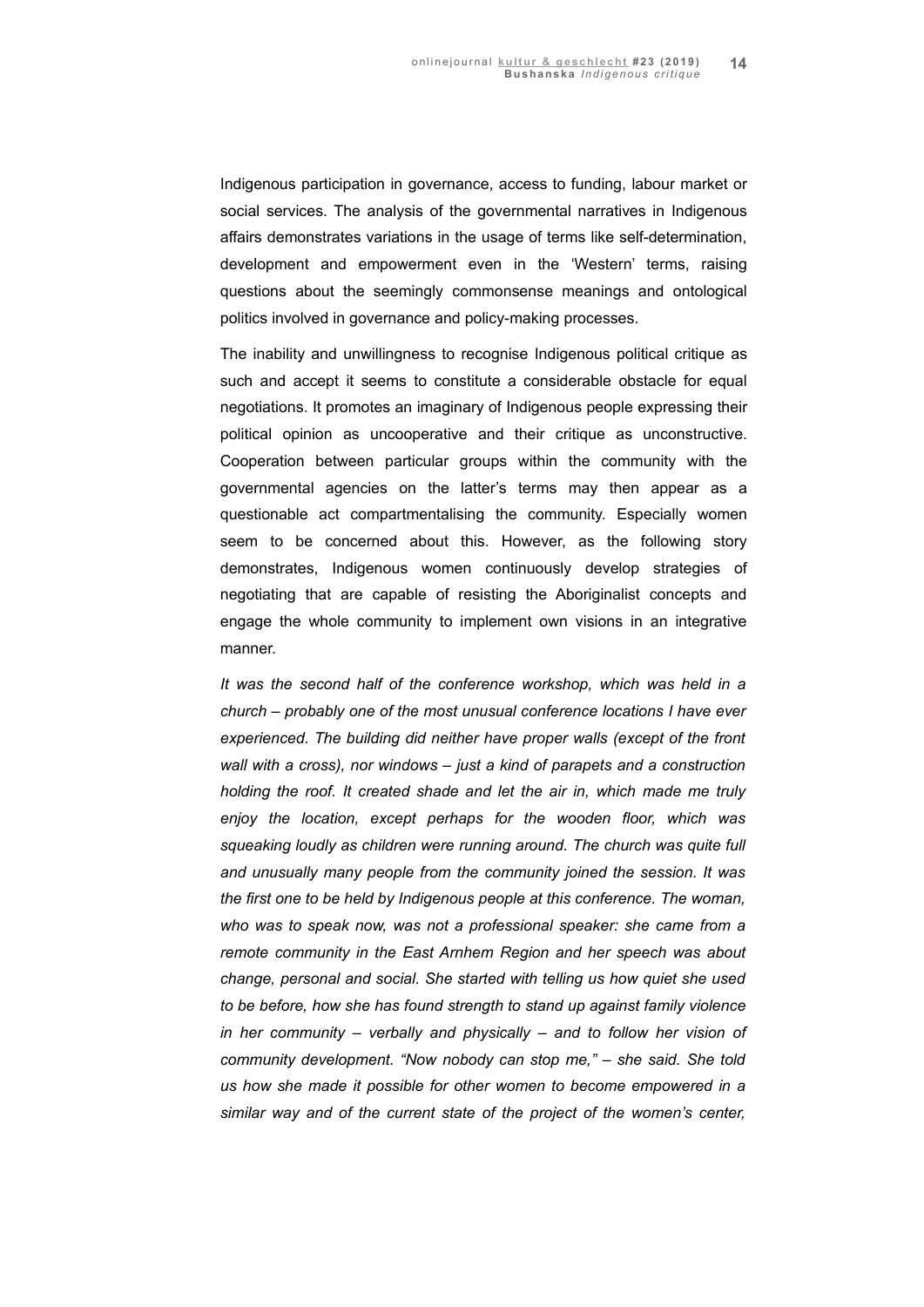*drawing attention first and foremost to the work and commitment of other women, some of whom were present at the session.* 

*She spoke about the difficulties as well, one of which was obtaining funding, but the other was defending the project from men, some of whom were against the woman's shelter at first. She switched into in language, then translating the whole into English to describe her defending the shelter in public. She recalled one man standing up and retelling a story of two ancestral beings, two sisters, who came to that area holding Law and Culture in their dilly bags, which were stolen by men when the sisters went hunting. "Now it belongs to men. And we need you men, cause you're strong leaders in our culture. But how about we work together?" – she concluded.* 

I thought it was a nice metaphor, but I could have never imagined the reaction that came from the Indigenous people present. First vocal approval was given through that familiar "mhm...", and then people just started speaking out. First an older man stood up to confirm the story and express approval of the speaker's interpretation. Then an older woman took over the word, and the whole church filled up with lively discussion. Such intense reaction was beyond my understanding and I could not stop gazing at the people around me, excited and disconcerted at the same time. I really felt the need to share my emotions saying to my neighbour: "Have you seen it? She told that story and it just exploded, and everybody wanted to have a say!"

I admired what the speaker was saying, but the way she was doing it seemed unusual to me. She was speaking in a very specific manner underlining the role of the other women prior to her own achievements, emphasising the need to work together with men. She did not tell the audience how to solve the problem of violence, but she was providing an example assuring that Indigenous women's leadership is possible, wherever one comes from, however shy one is, telling stories of her standing up against the violence and demonstrating that Indigenous people do not need to feel shame but to start speaking out as they do have solutions to their problems and courage to implement those. She was speaking in stories, about herself and other women from her community. But her most powerful argument was presented in a story of a man telling a story about the ancestral beings and power over the Law and Culture. It was this recurring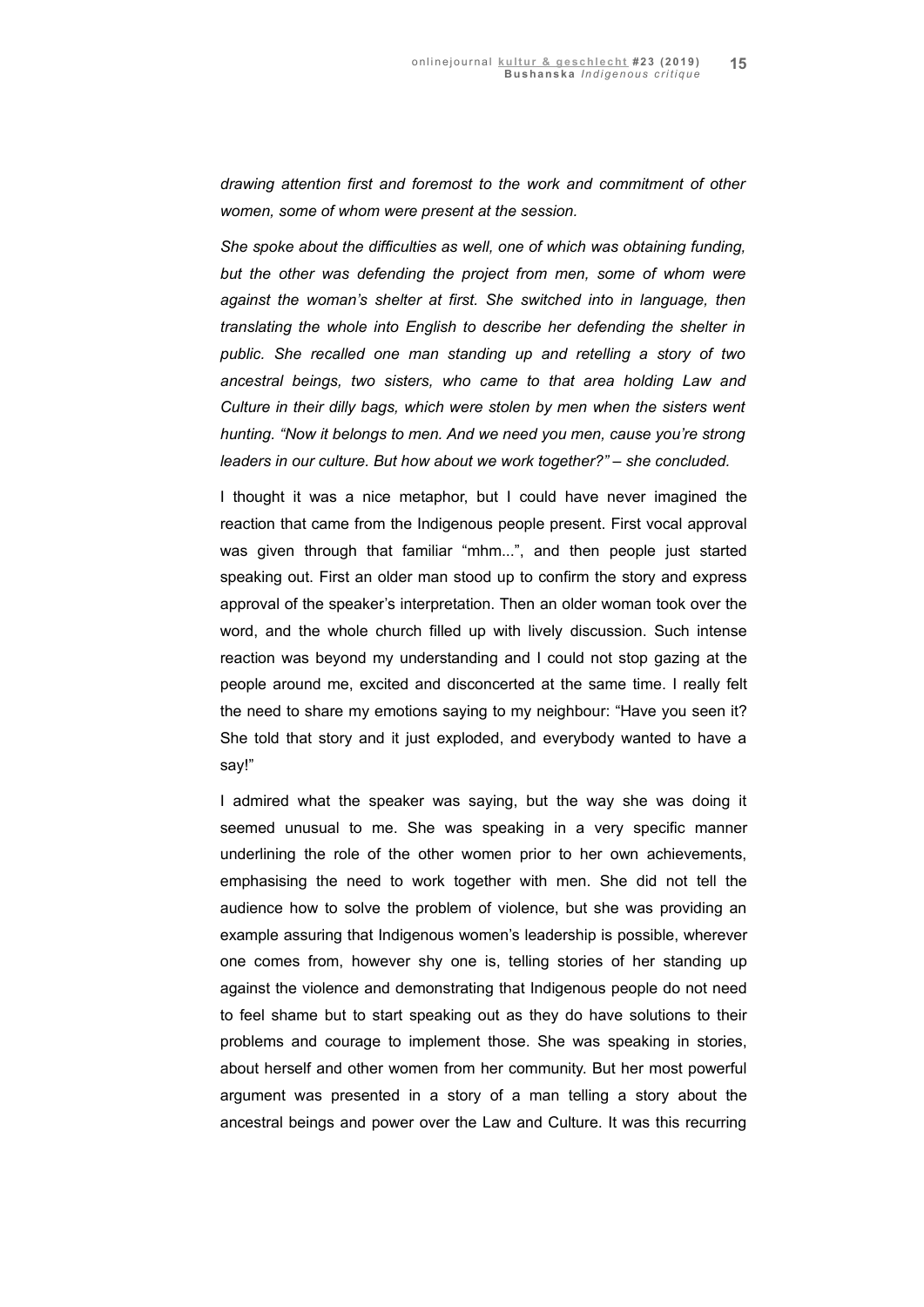nature of that story that would certainly ensure it being retold many times after that by the participants of the workshop. Through expressing her point in a story told in language first, the speaker has engaged the audience. She referred to a familiar narrative, appealing to their collective memory, making a strong point but leaving it open for interpretation, creating space for Indigenous imaginary and voices speaking in language. And interpretation was exactly what the other participants started doing immediately. They were verifying the story, adding and underlining certain aspects. I wondered about that form. I was not sure if the speaker would be able to communicate her argument successfully that way and I was surprised about the audience's reaction. It was the first time at the conference when Indigenous participants actively engaged in discussions. Non-Indigenous ones might have experienced a slight disconcertment like me; however, it only reinforced the message and its perceived significance, together with the excitement about the participants' engagement. It seemed that this kind of storytelling had a great potential to integrate diverse audiences through re-telling the familiar narratives.

Such re-telling and re-imagining, reframing the narratives of Australian history could be an instrument of getting rid of stories that "play around with the sense of Aboriginal identity – that impose a sense of self-censorship, shame and friction in the Aboriginal community itself<sup> $n42$  $n42$ </sup>. Ethnographic storytelling may then appear as the "critique generative of postcolonial times and places<sup>"[43](#page-15-1)</sup>, postcolonialism meaning not just the rejection of colonially imposed knowledge practices, but the "struggling through and with colonial pasts towards different futures<sup>[44](#page-15-2)4</sup>, whereas different logics can be perceived in their interconnectedness and entanglement and made to be the basis of future practices. This process resembles poetry decomposing events into units that implicate the past in the present in recitations and point to the futures<sup>[45](#page-15-3)</sup> or the ceremonial dialogue of Garma "locating the new, the

<span id="page-15-0"></span><sup>42</sup> Wright, When You Tell Somebody Else's Story.

<span id="page-15-1"></span><sup>43</sup> Verran, Science and an African Logic, p. 38.

<span id="page-15-2"></span><sup>44</sup> Ibid.

<span id="page-15-3"></span><sup>45</sup> Verran, Science and an African Logic, p. 42.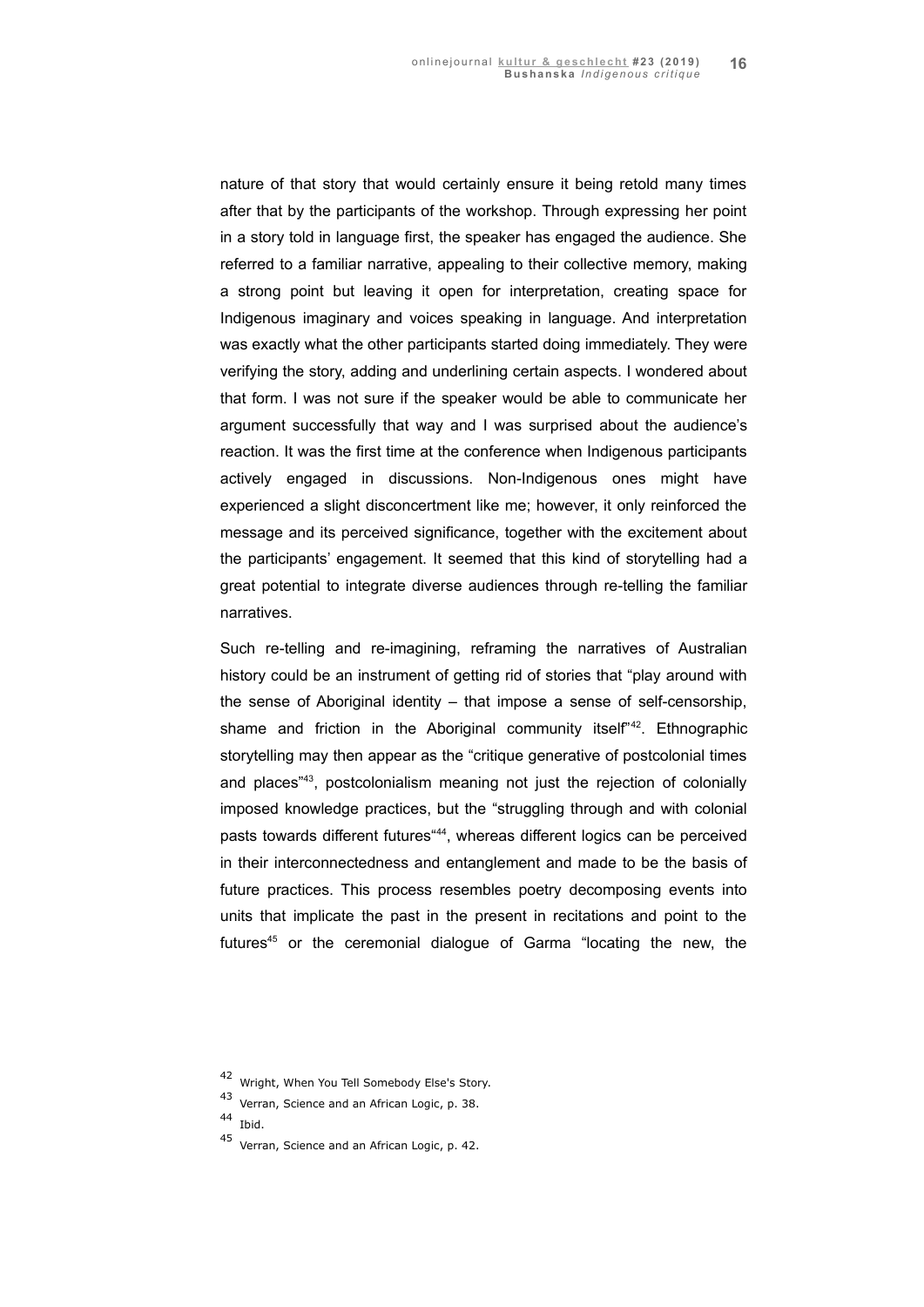emergent and the productive in the interstices between the performances of divergent yet interrelated ancestral assemblages of people, places, names, images, melodies and the connections (and separations) these enable<sup>"[46](#page-16-0)</sup>. It also takes place in daily interactions of Indigenous and non-Indigenous Australians and it is a crucial task to make it common practice in politics and research.

These re-imaginings would require acknowledging the differences in logics underlying both official and informal policy making. Recognising the ignorance of these differences in the past and the rigidity of logics as obstacles to meaningful negotiations and sustainable change in Indigenous communities might allow for re-imagining the social contract and deal constructively with Indigenous critique. Whereas the perspectives of such reimagining remain precarious, Indigenous women and men develop strategies to demonstrate leadership, promote Indigenous role models, visions and solutions, integrating the community for the common goal of evoking change and working together with governments and service providers.

<span id="page-16-0"></span><sup>46</sup> Verran, Christie, Doing Difference Together, p. 9.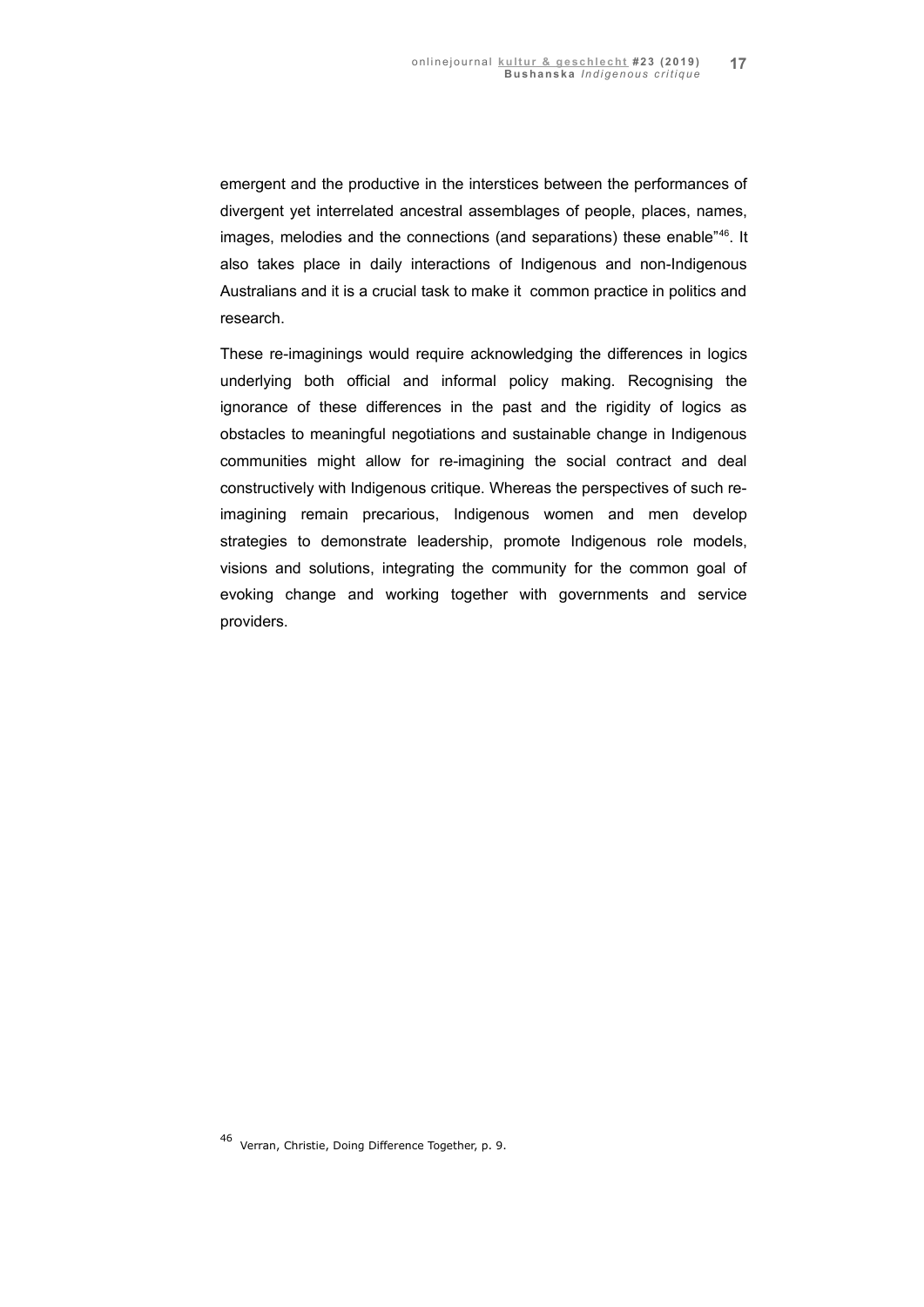#### **Works cited**

Asad, Talal: The Concept of Cultural Translation in British Social Anthropology. In: James Clifford, George E. Marcus (Eds.): *Writing Culture: The Poetics and Politics of Ethnography*. Berkeley/Los Angeles/London 1986, pp. 141-164.

Bell, Diane, Pat Caplan, Wazir Jahan Karim: *Gendered fields: women, men and ethnography*. London/New York 1993.

Bradfield, Stuart: Indigenous affairs: Post ATSIC, not post-colonial. In: *Australian Review of Public Affairs*. The University of Sydney 2004, June 7, <http://www.australianreview.net/digest/2004/06/bradfield.html> (last viewed on 22.06.2019).

Callon, Michel: Some Elements of a Sociology of Translation: Domestication of the Scallops and the Fishermen of St. Brieuc Bay. In: M. Biagioli (Ed.): *The Science Studies Reader* (Abridged ed., pp. 67-83). New York/London 1999. First published in J. Law (Ed.): *Power, Action and Belief: A New Sociology of Knowledge.* London 1986, pp. 196-233.

Carter, David: *Dispossession, dreams & diversity. Issues in Australian Studies*. Frenchs Forest, NSW 2006.

Castan Centre for Human Rights Law. Monash University: What is the Northern Territory Intervention? Retrieved from Monash University 2018,  [https://www.monash.edu/law/research/centres/castancentre/our-areas-of](https://www.monash.edu/law/research/centres/castancentre/our-areas-of-work/indigenous/Theo-northern-territory-intervention/the-northern-territory-intervention-an-evaluation/what-is-the-northern-territory-intervention)   [work/indigenous/Theo-northern-territory-intervention/the-northern-territory-in](https://www.monash.edu/law/research/centres/castancentre/our-areas-of-work/indigenous/Theo-northern-territory-intervention/the-northern-territory-intervention-an-evaluation/what-is-the-northern-territory-intervention)  [tervention-an-evaluation/what-is-the-northern-territory-intervention](https://www.monash.edu/law/research/centres/castancentre/our-areas-of-work/indigenous/Theo-northern-territory-intervention/the-northern-territory-intervention-an-evaluation/what-is-the-northern-territory-intervention) (last viewed on 22.06.2019)

Commonwealth of Australia, Department of the Prime Minister and Cabinet: *Closing the Gap Prime Minister's Report 2018*. Canberra A.C.T. 2018.

Damousi, Joy, Kim Rubenstein, Mary Tomsic (Eds.): *Diversity in leadership: Australian women, past and present*. Canberra 2014.

Dé Ishtar, Zohl: *Holding Yawulyu. White Culture and Black Women's Law*. North Melbourne, Vic. 2005.

Dodson, Michael: The Wentworth Lecture. The end in the beginning: re(de)finding Aboriginality. In: *Australian Aboriginal Studies*, No. 1 (1994), pp. 2-13.

Empowered Communities. Wunan Foundation Inc.: *Empowered Communities: Empowered Peoples Design Report*. Canberra 2015.

Fforde, Cressida et al.: Discourse, deficit and identity: Aboriginality, the race paradigm and the language of representation in contemporary Australia. In: *Media International Australia, Incorporating Culture & Policy*, No. 149 (2013), pp. 162-173.

Haraway, Donna: Situated Knowledges: The Science Question in Feminism and the Privilege of Partial Perspective. In: *Feminist Studies*, Vol. 14, No. 3 (1988), pp. 575-599.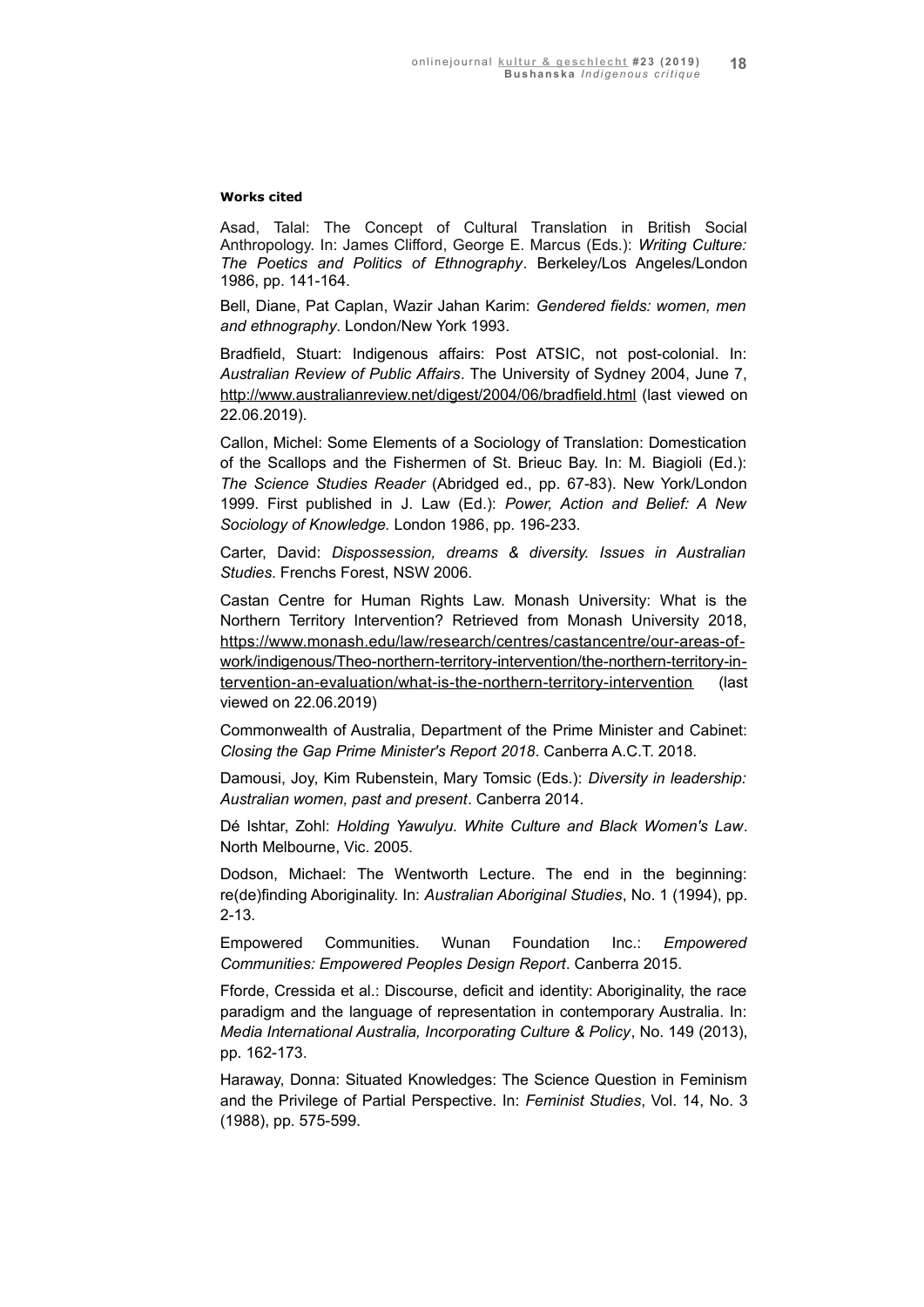Klein, Elise: Empowered Communities: review of the empowered communities design report. In: *CAEPR Topical Issue,* No. 1 (2015), pp. 1-9. Centre for Aboriginal Economic Policy Research. ANU College of Arts & Social Science. Australian National University: https://openresearch-re [pository.anu.edu.au/bitstream/1885/148924/1/TopicalIssue1-2015\(31Aug -](https://openresearch-repository.anu.edu.au/bitstream/1885/148924/1/TopicalIssue1-2015(31Aug15)_0.pdf) 15) 0.pdf (last viewed on 22.06.2019).

Lipsky, Michael: *Street-level bureaucracy: Dilemmas of the Individual in Public Services*. New York 1980.

Mol, Annemarie: *The body multiple: ontology in medical practice*. Durham/ London 2002.

Moreton-Robinson, Aileen: *Talkin' Up to the White Woman. Indigenous Women and Feminism*. Queensland 2000.

National Empowerment Project: *Cultural, Social, and Emotional Wellbeing Program Evaluation 2014 – 2017*. Crawley 2017.

Queensland. Aboriginal and Torres Strait Islander Women's Task Force on Violence, Department of Aboriginal and Torres Strait Islander Policy and Development, Boni Robertson: *The Aboriginal and Torres Strait Islander Task Force on Violence Report*, revised ed. Department of Aboriginal and Torres Strait Islander Policy and Development. Brisbane 2000.

Rose, Deborah Bird: Does Cultural Survival Have a Gender? Indigenous Women and Human Rights in Australia. In: Tovi Fenster (Ed.): *Gender, Planning and Human Rights*. London/New York 1999, pp. 123-132.

Rose, Deborah Bird: Land rights and deep colonising: the erasure of women. In: *Aboriginal Law Bulletin*, Vol. 3, No. 85 (1996), pp. 6-13.

Shachar, Ayelet: Feminism and multiculturalism: mapping the terrain. In A. S. Laden, D. Owen (Eds.): *Multiculturalism and Political Theory*. Cambridge 2007, pp. 115-147.

Sullivan, Patrick: *Belonging Together: Dealing with the Politics of Disenchantment in Australian Indigenous Policy*. Acton, A.C.T. 2011.

Sutton, Peter: The politics of suffering: Indigenous policy in Australia since the 1970s. In: *Anthropological Forum*, Vol. 11, No. 2 (2001), pp. 125-176.

Tyler, Stephen A.: Post-Modern Ethnography: From Document of the Occult to Occult Document. In: James Clifford, George E. Marcus (Eds.): *Writing Culture: The Poetics and Politics of Ethnography*. Berkeley/Los Angeles/ London 1986, pp. 122-140.

Verran, Helen: Re-imagining land ownership in Australia. In: *Postcolonial Studies*, Vol. 1, No.2 (1998), pp. 237-254.

Verran, Helen: *Science and an African Logic*. Chicago 2001.

Verran, Helen, Michael Christie: Doing Difference Together: Towards Dialogue with Aboriginal Knowledge Authorities through an Australian Comparative Empirical Philosophical Inquiry 2015. Retrieved from ResearchGate.<https://www.researchgate.net/publication/267804951> (last